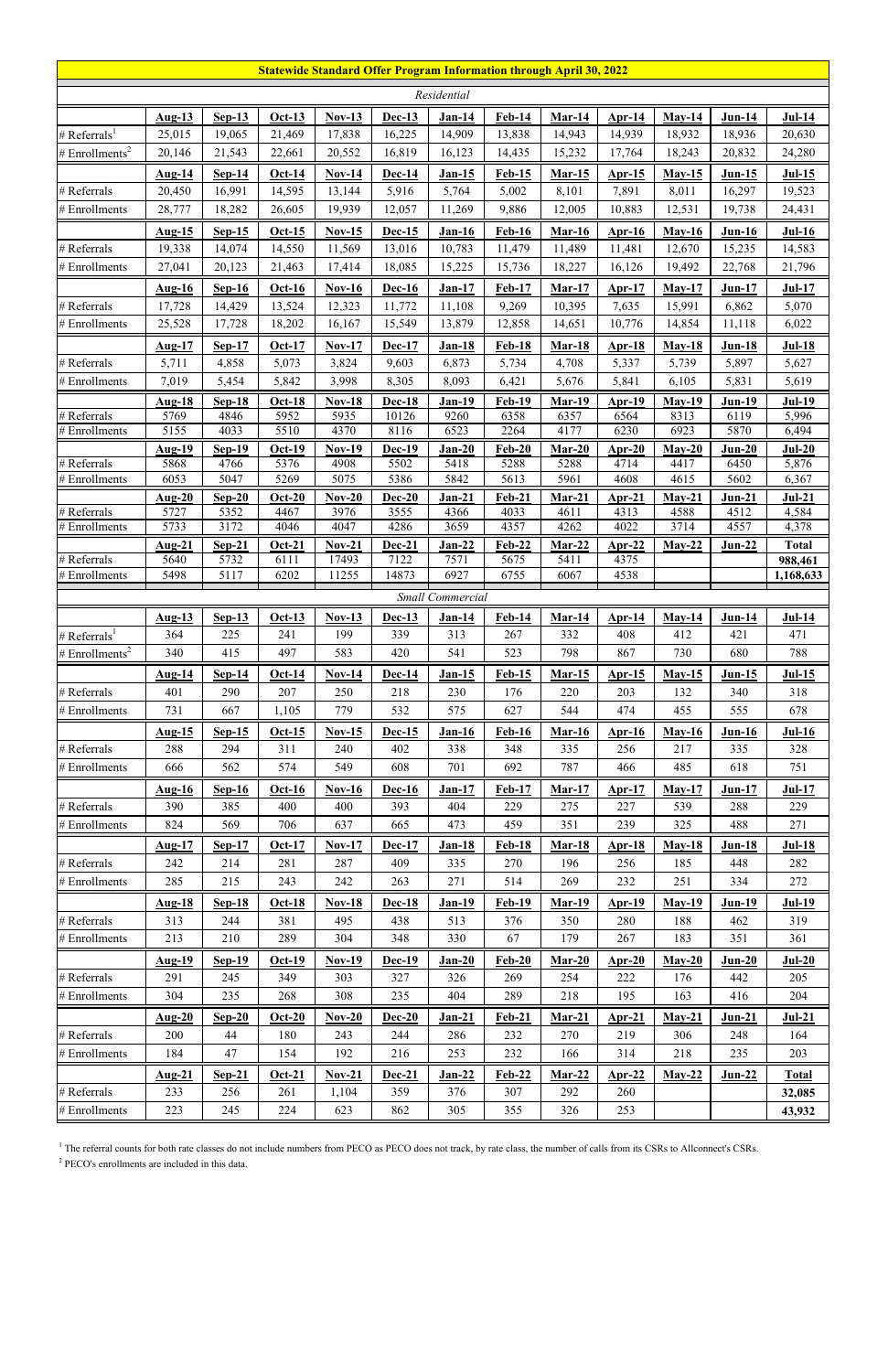| <b>Duquesne Standard Offer Program Information through April 30, 2022</b>                                   |                                    |                                  |                                |                                      |                            |                                    |                                  |                             |                         |                             |                         |                                  |
|-------------------------------------------------------------------------------------------------------------|------------------------------------|----------------------------------|--------------------------------|--------------------------------------|----------------------------|------------------------------------|----------------------------------|-----------------------------|-------------------------|-----------------------------|-------------------------|----------------------------------|
|                                                                                                             | <b>Aug-13</b>                      | $Sep-13$                         | $Oct-13$                       | <b>Nov-13</b>                        | $Dec-13$                   | $Jan-14$                           | Feb-14                           | Mar-14                      | Apr-14                  | $May-14$                    | $Jun-14$                | $Jul-14$                         |
| # Residential Referrals                                                                                     | 321                                | 633                              | 661                            | 644                                  | 474                        | 505                                | 469                              | 439                         | 483                     | 1,329                       | 1.743                   | 2,244                            |
| # Small Comm. Referrals                                                                                     | 16                                 | 32                               | 28                             | $\overline{0}$                       | $\theta$                   | $\mathbf{0}$                       | $\overline{0}$                   | $\overline{0}$              | 1                       | $\theta$                    | 25                      | 103                              |
| # Residential Enrollments                                                                                   | 255                                | 487                              | 508                            | 290                                  | 548                        | 378                                | 381                              | 317                         | 317                     | 389                         | 907                     | 1,453                            |
| # Small Comm. Enrollments                                                                                   | 6                                  | 20                               | 19                             | 17                                   | $\theta$                   | $\overline{4}$                     | 3                                | $\mathbf{0}$                | $\overline{0}$          | $\theta$                    | 17                      | 71                               |
| # EGSs Serving Residential                                                                                  | $\mathbf{1}$                       | 1                                | 1                              | 1                                    | $\overline{4}$             | 5                                  | 5                                | 3                           | $\overline{3}$          | 3                           | 4                       | $\overline{4}$                   |
| # EGSs Serving Small Comm.                                                                                  | $\mathbf{1}$                       | 1                                | $\mathbf{1}$                   | $\mathbf{0}$                         | $\mathbf{0}$               | $\overline{0}$                     | $\theta$                         | $\overline{0}$              | $\Omega$                | $\theta$                    |                         | $\mathbf{1}$                     |
| Residential Standard Offer Rate (\$/kWh)                                                                    | \$0.0614                           | \$0.0614                         | \$0.0614                       | \$0.0614                             | \$0.0613                   | \$0.0613                           | \$0.0613                         | \$0.0613                    | \$0.0613                | \$0.0613                    | \$0.0751                | \$0.0751                         |
| Small Comm. Standard Offer Rate (\$/kWh)                                                                    | \$0.0563                           | \$0.0563                         | \$0.0563                       | \$0.0563                             | n/a                        | n/a                                | n/a                              | n/a                         | n/a                     | n/a                         | \$0.0620                | \$0.0620                         |
|                                                                                                             | Aug-14                             | $Sep-14$                         | Oct-14                         | <b>Nov-14</b>                        | Dec-14                     | $Jan-15$                           | Feb-15                           | $Mar-15$                    | Apr- $15$               | $May-15$                    | $Jun-15$                | $Jul-15$                         |
| # Residential Referrals                                                                                     | 1,836                              | 1,429                            | 1,386                          | 832                                  | 633                        | 610                                | 508                              | 520                         | 359                     | 345                         | 456                     | 546                              |
| # Small Comm. Referrals                                                                                     | 84                                 | 65                               | 40                             | 24                                   | 12                         | 11                                 | 16                               | 25                          | $\overline{18}$         | 15                          | 21                      | $\overline{0}$                   |
| # Residential Enrollments                                                                                   | 1,731                              | 1,366                            | 1,234                          | 1,167                                | 749                        | 390                                | 534                              | 586                         | $\overline{351}$        | 238                         | 276                     | 306                              |
| # Small Comm. Enrollments                                                                                   | 73                                 | $\overline{32}$                  | $\overline{32}$                | 36                                   | $\overline{15}$            | $\overline{18}$                    | 37                               | 29                          | 11                      | $\overline{12}$             | $\overline{0}$          | $\mathbf{0}$                     |
| # EGSs Serving Residential<br># EGSs Serving Small Comm.                                                    | $\overline{4}$                     | $\overline{4}$                   | $\overline{4}$                 | $\overline{4}$                       | $\overline{4}$             | $\overline{4}$                     | $\overline{4}$                   | $\overline{4}$              | $\overline{4}$          | $\overline{4}$              | 3<br>$\overline{0}$     | $\mathfrak{Z}$<br>$\overline{0}$ |
| Residential Standard Offer Rate (\$/kWh)                                                                    | \$0.0751                           | \$0.0751                         | \$0.0751                       | \$0.0751                             | \$0.0752                   | \$0.0752                           | \$0.0752                         | \$0.0752                    | \$0.0752                | \$0.0752                    | \$0.0742                | \$0.0742                         |
| Small Comm. Standard Offer Rate (\$/kWh)                                                                    | \$0.0620                           | \$0.0620                         | \$0.0620                       | \$0.0620                             | \$0.0676                   | \$0.0676                           | \$0.0676                         | \$0.0676                    | \$0.0676                | \$0.0676                    | \$0.0649                | $\overline{$}0.0649$             |
|                                                                                                             | <b>Aug-15</b>                      | $Sep-15$                         | $Oct-15$                       | $Nov-15$                             | Dec-15                     | <b>Jan-16</b>                      | <b>Feb-16</b>                    | Mar- $16$                   | Apr- $16$               | $May-16$                    | <b>Jun-16</b>           | $Jul-16$                         |
| # Residential Referrals                                                                                     | 466                                | 363                              | 294                            | 267                                  | 270                        | 220                                | 243                              | 210                         | 223                     | 204                         | 250                     | 284                              |
| # Small Comm. Referrals                                                                                     | 3                                  | $\overline{0}$                   | $\mathbf{0}$                   | $\mathbf{0}$                         | $\mathbf{0}$               | $\mathfrak{Z}$                     | 6                                | 6                           | 9                       | $\mathbf{0}$                | $\overline{0}$          | -1                               |
| # Residential Enrollments                                                                                   | 444                                | 269                              | 206                            | 180                                  | 320                        | 148                                | 145                              | 167                         | 111                     | 160                         | 152                     | 194                              |
| # Small Comm. Enrollments<br># EGSs Serving Residential                                                     | $\mathbf{0}$<br>$\overline{4}$     | $\theta$<br>5                    | $\theta$<br>5                  | $\theta$<br>5                        | $\theta$<br>$\overline{4}$ | $\mathbf{2}$<br>$\overline{4}$     | 5<br>$\overline{4}$              | 4<br>5                      | 5<br>6                  | $\theta$<br>$\overline{7}$  | $\overline{0}$<br>8     | $\mathbf{0}$<br>$\overline{10}$  |
| # EGSs Serving Small Comm.                                                                                  |                                    |                                  |                                |                                      | $\theta$                   | $\mathbf{1}$                       |                                  | $\overline{2}$              | $\overline{2}$          |                             |                         |                                  |
| Residential Standard Offer Rate (\$/kWh)                                                                    | \$0.0742                           | \$0.0742                         | \$0.0742                       | \$0.0742                             | \$0.0723                   | \$0.0723                           | \$0.0723                         | \$0.0723                    | \$0.0723                | \$0.0723                    | \$0.0751                | \$0.0751                         |
| Small Comm. Standard Offer Rate (\$/kWh)                                                                    | \$0.0649                           | \$0.0649                         | \$0.0649                       | \$0.0649                             | \$0.0628                   | \$0.0628                           | \$0.0628                         | \$0.0628                    | \$0.0628                | \$0.0628                    | \$0.0631                | \$0.0631                         |
|                                                                                                             | <b>Aug-16</b>                      | $Sep-16$                         | <b>Oct-16</b>                  | $Nov-16$                             | <b>Dec-16</b>              | $Jan-17$                           | <b>Feb-17</b>                    | $Mar-17$                    | $Arr-17$                | $May-17$                    | $Jun-17$                | $Jul-17$                         |
| # Residential Referrals                                                                                     | 423                                | 302                              | 248                            | 197                                  | 200                        | 202                                | 161                              | 190                         | 170                     | 215                         | 395                     | 434                              |
| # Small Comm. Referrals<br># Residential Enrollments                                                        | $\mathbf{0}$<br>239                | $\overline{0}$<br>153            | $\mathbf{0}$<br>170            | $\mathbf{0}$<br>$\overline{119}$     | $\overline{0}$<br>136      | $\mathbf{1}$<br>115                | $\boldsymbol{0}$<br>118          | $\overline{0}$<br>124       | $\boldsymbol{0}$<br>123 | $\mathbf{0}$<br>148         | 4<br>173                | $\overline{2}$<br>292            |
| # Small Comm. Enrollments                                                                                   | $\mathbf{0}$                       | $\overline{0}$                   | -1                             | $\mathbf{0}$                         | $\overline{0}$             | $\mathbf{0}$                       | $\boldsymbol{0}$                 | $\mathbf{0}$                | $\overline{0}$          | $\mathbf{0}$                | $\boldsymbol{0}$        | $\overline{2}$                   |
| # EGSs Serving Residential                                                                                  | 11                                 | 11                               | 12                             | $10\,$                               | $\tau$                     | 6                                  | 6                                | 6                           | 6                       | 6                           | 3                       | 5                                |
| # EGSs Serving Small Comm.                                                                                  | 3                                  | $\overline{3}$                   | $\overline{3}$                 | $\theta$                             | $\theta$                   | $\theta$                           | $\theta$                         | $\overline{0}$              | $\Omega$                | $\theta$                    | $\overline{0}$          | $\theta$                         |
| Residential Standard Offer Rate (\$/kWh)                                                                    | \$0.0751                           | \$0.0751                         | \$0.0751                       | \$0.0751                             | \$0.0783                   | \$0.0783                           | \$0.0783                         | \$0.0783                    | \$0.0783                | \$0.0783<br>\$0.0660        | \$0.0724                | 0.0724                           |
| Small Comm. Standard Offer Rate (\$/kWh)                                                                    | \$0.0631                           | \$0.0631                         | \$0.0631                       | \$0.0631                             | \$0.0660                   | \$0.0660                           | \$0.0660                         | \$0.0660                    | \$0.0660                |                             | \$0.0622                | 0.0622                           |
|                                                                                                             | Aug-17                             | $Sep-17$                         | <b>Oct-17</b>                  | <b>Nov-17</b>                        | Dec-17                     | Jan-18                             | <b>Feb-18</b>                    | $Mar-17$                    | Apr- $18$               | $Mav-18$                    | <b>Jun-18</b>           | <b>Jul-18</b>                    |
| # Residential Referrals<br># Small Comm. Referrals                                                          | 427<br>$\mathfrak{2}$              | 246<br>$\overline{0}$            | 234<br>1                       | 169                                  | 176                        | 185<br>$\mathbf{1}$                | 164<br>$\overline{0}$            | 171                         | 159<br>$\mathbf{0}$     | 213<br>$\mathbf{0}$         | 257<br>$\overline{c}$   | 220<br>-1                        |
| # Residential Enrollments                                                                                   | 330                                | 194                              | 181                            | 144                                  | 126                        | 159                                | 118                              | 137                         | 126                     | 143                         | 138                     | $\overline{147}$                 |
| # Small Comm. Enrollments                                                                                   | $\mathfrak{Z}$                     | $\overline{0}$                   | $\mathbf{0}$                   | $\theta$                             | $\mathbf{0}$               | $\mathbf{0}$                       | $\mathbf{0}$                     | $\overline{0}$              | $\overline{0}$          | $\mathbf{0}$                | $\overline{0}$          | $\boldsymbol{0}$                 |
| # EGSs Serving Residential                                                                                  | 6                                  | 6                                | 6                              | 6                                    | 6                          | 6                                  | 5                                | 5                           | 5                       | 5                           | $\overline{c}$          | $\sqrt{2}$                       |
| # EGSs Serving Small Comm.                                                                                  | $\overline{0}$                     | $\theta$                         | $\theta$                       | $\theta$                             | $\theta$                   | $\theta$                           | $\mathbf{0}$                     | $\mathbf{0}$                | $\theta$                | $\theta$                    |                         |                                  |
| Residential Standard Offer Rate (\$/kWh)<br>Small Comm. Standard Offer Rate (\$/kWh)                        | \$0.0724<br>\$0.0622               | \$0.0724<br>\$0.0622             | \$0.0724<br>\$0.0622           | \$0.0724<br>\$0.0622                 | \$0.0728<br>\$0.0641       | \$0.0728<br>\$0.0641               | \$0.0728<br>\$0.0641             | $\sqrt{0.0728}$<br>\$0.0641 | \$0.0728<br>\$0.0641    | \$0.0728<br>\$0.0641        | \$0.0740<br>\$0.0650    | \$0.0740<br>\$0.0650             |
|                                                                                                             |                                    |                                  |                                |                                      |                            |                                    |                                  |                             |                         |                             |                         |                                  |
| # Residential Referrals                                                                                     | <b>Aug-18</b><br>300               | <b>Sep-18</b><br>175             | <b>Oct-18</b><br>246           | $Nov-18$<br>203                      | <b>Dec-18</b><br>233       | <b>Jan-19</b><br>253               | <b>Feb-19</b><br>154             | $Mar-19$<br>234             | <b>Apr-19</b><br>202    | $May-19$<br>223             | <b>Jun-19</b><br>246    | <b>Jul-19</b><br>302             |
| # Small Comm. Referrals                                                                                     |                                    |                                  | 1                              | 5                                    |                            | $\overline{4}$                     | $\mathfrak{Z}$                   | 3                           | 1                       | $\mathbf{0}$                |                         | $\mathbf{0}$                     |
| # Residential Enrollments                                                                                   | 278                                | 130                              | 180                            | $\overline{171}$                     | 175                        | 213                                | 145                              | $\overline{146}$            | 160                     | 167                         | 163                     | 222                              |
| # Small Comm. Enrollments                                                                                   | $\boldsymbol{0}$                   | $\overline{0}$                   | $\mathbf{0}$                   | $\mathbf{1}$                         |                            | $\mathbf{0}$                       |                                  |                             | -1                      | $\mathbf{0}$                | $\boldsymbol{0}$        | $\mathbf{0}$                     |
| # EGSs Serving Residential                                                                                  | $\mathfrak{Z}$                     | 6                                | 6                              | 6                                    | $\overline{3}$             | $\mathfrak{Z}$<br>$\mathbf{1}$     | $\overline{\mathbf{3}}$          | $\overline{3}$              | $\overline{4}$          | $\overline{4}$              | $\overline{\mathbf{4}}$ | $\overline{3}$                   |
| # EGSs Serving Small Comm.<br>Residential Standard Offer Rate (\$/kWh)                                      | \$0.0740                           | \$0.0740                         | \$0.0698                       | \$0.0698                             | \$0.0693                   | \$0.0693                           | \$0.0693                         | \$0.0693                    | \$0.0693                | $\overline{2}$<br>\$0.0693  | \$0.0689                | \$0.0689                         |
| Small Comm. Standard Offer Rate (\$/kWh)                                                                    | \$0.0650                           | \$0.0650                         | \$0.0607                       | \$0.0607                             | \$0.6040                   | $\sqrt{$0.6040}$                   | \$0.6040                         | \$0.6040                    | \$0.6040                | \$0.0604                    | \$0.0607                | \$0.0607                         |
|                                                                                                             | Aug-19                             | $Sep-19$                         | Oct-19                         | $Nov-19$                             | Dec-19                     | $Jan-20$                           | $Feb-20$                         | $Mar-20$                    | $Arr-20$                | $May-20$                    | $Jun-20$                | $Jul-20$                         |
| # Residential Referrals                                                                                     | 352                                | 183                              | 180                            | 128                                  | 128                        | 165                                | 122                              | 152                         | 136                     | 166                         | 248                     | 351                              |
| # Small Comm. Referrals                                                                                     | 3                                  |                                  | $\mathbf{1}$                   | $\mathbf{0}$                         | 3                          | $\mathbf{0}$                       | $\overline{0}$                   |                             | $\mathbf{0}$            | $\mathbf{0}$                | $\overline{0}$          | $\mathbf{0}$                     |
| # Residential Enrollments                                                                                   | 289                                | 170                              | 110                            | 98                                   | 87                         | 121                                | 71                               | 114                         | 94                      | 94                          | $\overline{119}$        | 130                              |
| # Small Comm. Enrollments<br># EGSs Serving Residential                                                     | $\boldsymbol{0}$<br>$\mathfrak{Z}$ | $\overline{0}$<br>$\overline{3}$ | $\mathbf{0}$<br>$\overline{3}$ | $\mathbf{0}$<br>$\mathfrak{Z}$       | $\boldsymbol{0}$<br>6      | $\mathbf{1}$<br>$\boldsymbol{7}$   | $\overline{3}$<br>$\overline{7}$ | 8                           | $\Omega$<br>8           | $\mathbf{0}$<br>$\,$ 8 $\,$ | $\boldsymbol{0}$<br>5   | $\boldsymbol{0}$<br>5            |
| # EGSs Serving Small Comm.                                                                                  | $\overline{1}$                     | 1                                | $\overline{2}$                 | $\overline{2}$                       | 2                          | $\overline{2}$                     |                                  |                             | 1                       |                             | $\overline{2}$          | $\overline{2}$                   |
| Residential Standard Offer Rate (\$/kWh)                                                                    | \$0.0689                           | \$0.0689                         | \$0.0689                       | \$0.0689                             | \$0.0660                   | \$0.0660                           | \$0.0660                         | \$0.0660                    | \$0.0660                | \$0.0660                    | \$0.0661                | \$0.0661                         |
| Small Comm. Standard Offer Rate (\$/kWh)                                                                    | \$0.0607                           | \$0.0607                         | \$0.0607                       | \$0.0607                             | \$0.0580                   | \$0.0580                           | \$0.0580                         | \$0.0580                    | \$0.0580                | \$0.0580                    | \$0.0570                | \$0.0570                         |
|                                                                                                             | <b>Aug-20</b>                      | $Sep-20$                         | $Oct-20$                       | $Nov-20$                             | $Dec-20$                   | $Jan-21$                           | $Feb-21$                         | Mar-21                      | $Arr-21$                | $May-21$                    | $Jun-21$                | $Jul-21$                         |
| # Residential Referrals                                                                                     | 289                                | 226                              | 205                            | 160                                  | 127                        | 143                                | 127                              | 147                         | 464                     | 345                         | 485                     | 660                              |
| # Small Comm. Referrals                                                                                     | 147                                | 168                              | $\boldsymbol{0}$<br>76         | $\boldsymbol{0}$<br>58               | $\overline{0}$<br>43       | 77                                 | 70                               | 103                         | $\mathbf{0}$<br>268     | $\mathbf{0}$<br>318         | $\overline{0}$<br>431   | $\mathbf{0}$<br>565              |
| # Residential Enrollments<br># Small Comm. Enrollments                                                      | $\boldsymbol{0}$                   | $\overline{0}$                   | $\mathbf{0}$                   | $\mathbf{0}$                         | $\overline{0}$             | $\boldsymbol{0}$                   | $\boldsymbol{0}$                 | $\overline{0}$              | $\mathbf{0}$            | $\mathbf{0}$                | $\boldsymbol{0}$        | $\mathbf{0}$                     |
| # EGSs Serving Residential                                                                                  | 5                                  | 5                                | $\overline{3}$                 | $\overline{4}$                       | $\overline{4}$             | 5                                  | 5                                | 5                           | $\overline{4}$          | $\overline{4}$              | 4                       | $\overline{4}$                   |
| # EGSs Serving Small Comm.                                                                                  | $\overline{2}$                     |                                  | $\theta$                       | $\theta$                             | $\theta$                   |                                    |                                  |                             |                         |                             |                         | $\Omega$                         |
| Residential Standard Offer Rate (\$/kWh)                                                                    | \$0.0661                           | \$0.0661                         | \$0.0661                       | \$0.0661                             | \$0.0658                   | \$0.0658                           | \$0.0658                         | \$0.0658                    | \$0.0658                | \$0.0658                    | \$0.0658                | 0.0658                           |
| Small Comm. Standard Offer Rate (\$/kWh)                                                                    | \$0.0570                           | \$0.0570                         | \$0.0570                       | \$0.0570                             | \$0.0573                   | \$0.0573                           | \$0.0573                         | \$0.0573                    | \$0.0573                | \$0.0573                    | \$0.0573                | 0.0573                           |
|                                                                                                             | <b>Aug-21</b>                      | $Sep-21$                         | $Oct-21$                       | $Nov-21$                             | Dec-21                     | $Jan-22$                           | $Feb-22$                         | $Mar-22$                    | Apr-22                  | $May-22$                    | $Jun-22$                | Total                            |
| # Residential Allconnect Referrals to EGS - Accepted<br># Small Comm. Allconnect Referrals to EGS -Accepted | 639                                | 526                              | 392<br>$\mathbf{0}$            | 390                                  | 349                        | 368                                | 372                              | 443                         | 295<br>$\overline{0}$   |                             |                         | 40,691                           |
| # Residential Enrollments                                                                                   | $\mathbf{0}$<br>633                | $\overline{0}$<br>268            | $\overline{505}$               | $\boldsymbol{0}$<br>$\overline{342}$ | $\mathbf{0}$<br>335        | $\overline{0}$<br>$\overline{319}$ | $\boldsymbol{0}$<br>355          | $\overline{0}$<br>421       | 308                     |                             |                         | 616<br>30,964                    |
| # Small Comm. Enrollments                                                                                   | $\boldsymbol{0}$                   | $\overline{0}$                   | $\mathbf{0}$                   | $\boldsymbol{0}$                     | $\overline{0}$             | $\mathbf{0}$                       | $\mathbf{0}$                     | $\overline{0}$              | $\mathbf{0}$            |                             |                         | 484                              |
| # EGSs Serving Residential                                                                                  | $\overline{4}$                     | 8                                | $\,8\,$                        | $\,$ 8 $\,$                          | $\overline{4}$             | $\overline{4}$                     | $\mathfrak{Z}$                   | 3                           | 3                       |                             |                         |                                  |
| # EGSs Serving Small Comm.                                                                                  | $\boldsymbol{0}$                   | $\overline{0}$                   | $\mathbf{0}$                   | $\boldsymbol{0}$                     | $\mathbf{0}$               | $\mathbf{0}$                       | $\boldsymbol{0}$                 | $\overline{0}$              | $\overline{0}$          |                             |                         |                                  |
| Residential Standard Offer Rate (\$/kWh)<br>Small Comm. Standard Offer Rate (\$/kWh)                        | \$0.0658<br>\$0.0573               | \$0.0658<br>\$0.0573             | \$0.0658<br>\$0.0573           | \$0.0658<br>\$0.0573                 | \$0.0742<br>\$0.0624       | \$0.0742<br>\$0.0624               | \$0.0742<br>\$0.0624             | \$0.0742<br>\$0.0624        | \$0.0742<br>\$0.0624    |                             |                         |                                  |
|                                                                                                             |                                    |                                  |                                |                                      |                            |                                    |                                  |                             |                         |                             |                         |                                  |

\* "AllConnect Referrals to EGS – Accepted" differs from "DLC Enrollments" due to several factors, including (1) difference in date of AllConnect referral date and EGS enrollment; and (2) EGSs do not enroll all referred customers"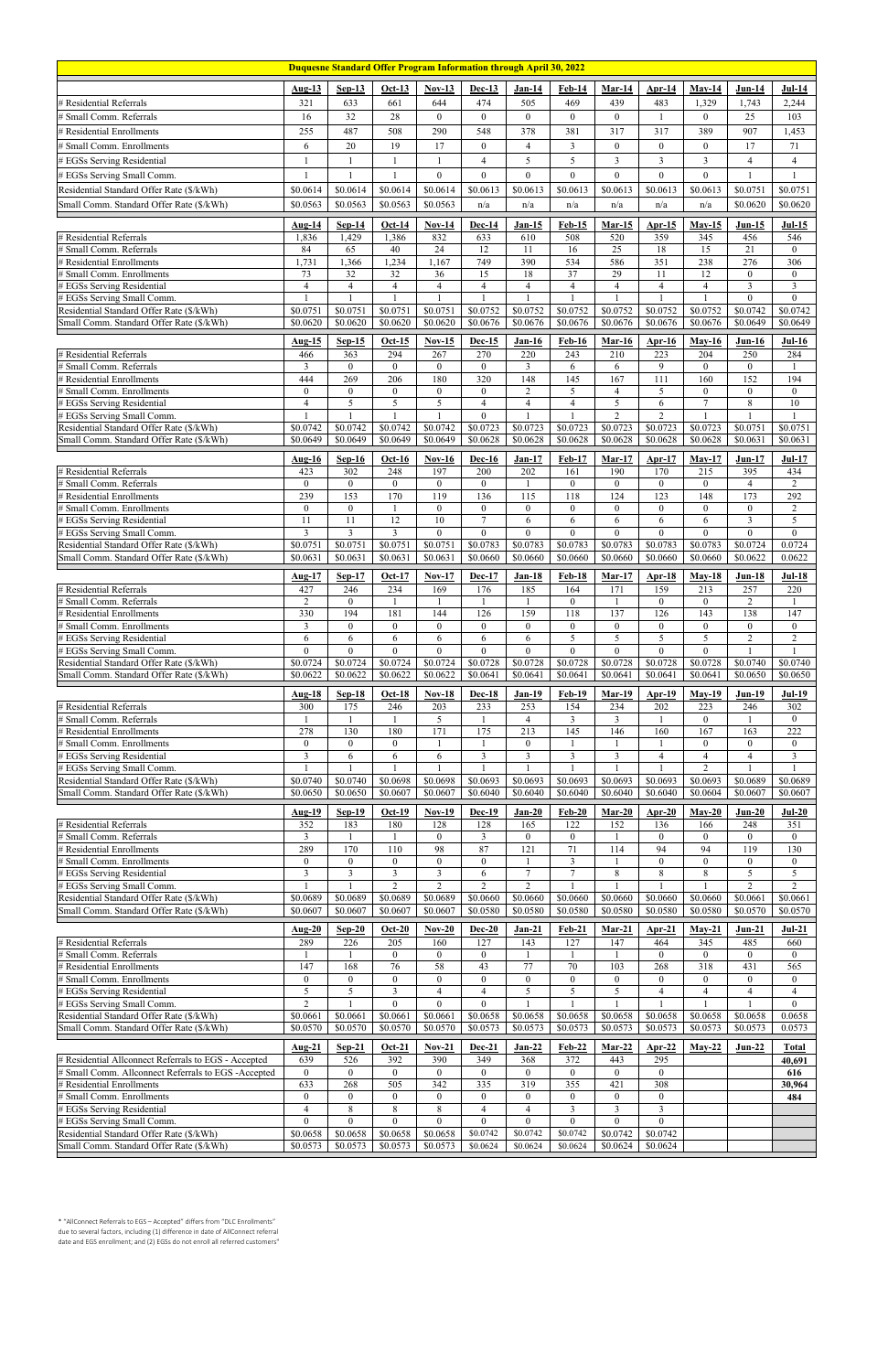| Met-Ed Standard Offer Program Information through April 30, 2022                     |                             |                             |                             |                             |                             |                       |                                               |                             |                             |                             |                             |                             |
|--------------------------------------------------------------------------------------|-----------------------------|-----------------------------|-----------------------------|-----------------------------|-----------------------------|-----------------------|-----------------------------------------------|-----------------------------|-----------------------------|-----------------------------|-----------------------------|-----------------------------|
|                                                                                      | Aug-13                      | $Sep-13$                    | <b>Oct-13</b>               | $Nov-13$                    | Dec-13                      | $Jan-14$              | <b>Feb-14</b>                                 | $Mar-14$                    | $Apr-14$                    | $May-14$                    | $Jun-14$                    | $Jul-14$                    |
| # Residential Referrals                                                              | 3,375                       | 2,937                       | 3,157                       | 2,613                       | 2,536                       | 2,422                 | 2,345                                         | 2,502                       | 2,598                       | 3,073                       | 3,107                       | 3,186                       |
| # Small Comm. Referrals                                                              | 57                          | 57                          | 67                          | 43                          | 50                          | 49                    | 49                                            | 53                          | 41                          | 66                          | 52                          | 44                          |
| # Residential Enrollments                                                            | 2,255                       | 2,657                       | 3,083                       | 2,782                       | 2,439                       | 2,170                 | 2,188                                         | 2,136                       | 2,875                       | 2,614                       | 3,131                       | 3,555                       |
| # Small Comm. Enrollments                                                            | 74                          | 109                         | 162                         | 152                         | 57                          | 48                    | 43                                            | 53                          | 41                          | 56                          | 74                          | 41                          |
| # EGSs Serving Residential                                                           | $\mathfrak{Z}$              | $\overline{2}$              | $\overline{2}$              | $\overline{2}$              | 5                           | 5                     | 5                                             | $\overline{7}$              | $\tau$                      | $\overline{7}$              | $\tau$                      | $\boldsymbol{7}$            |
| # EGSs Serving Small Comm.                                                           | $\overline{2}$              | $\overline{2}$              | $\overline{2}$              | $\overline{2}$              | 3                           | 3                     | $\overline{3}$                                | 2                           | $\overline{2}$              | 2                           | 1                           | 1                           |
| Residential Standard Offer Rate (\$/kWh)                                             | \$0.08175                   | \$0.07601                   | \$0.07601                   | \$0.07601                   | \$0.07610                   | \$0.07610             | \$0.07610                                     | \$0.07211                   | \$0.07211                   | \$0.07211                   | \$0.09044                   | \$0.09044                   |
| Small Comm. Standard Offer Rate (\$/kWh)                                             | \$0.76260                   | \$0.07461                   | \$0.07461                   | \$0.07461                   | \$0.07300                   | \$0.07300             | \$0.07300                                     | \$0.07201                   | \$0.07201                   | \$0.07201                   | \$0.07264                   | \$0.07264                   |
|                                                                                      | <b>Aug-14</b>               | $Sep-14$                    | $Oct-14$                    | $Nov-14$                    | <b>Dec-14</b>               | $Jan-15$              | $Feb-15$                                      | <b>Mar-15</b>               | Apr- $15$                   | $May-15$                    | $Jun-15$                    | $Jul-15$                    |
| # Residential Referrals                                                              | 2,985                       | 2,810                       | 2,676                       | 2,319                       | $\theta$                    | $\mathbf{0}$          | $\overline{0}$                                | 2,242                       | 2,199                       | 2,088                       | 2,411                       | 2,689                       |
| # Small Comm. Referrals<br># Residential Enrollments                                 | 43<br>2,808                 | $\overline{0}$<br>1,259     | $\overline{0}$<br>3,972     | $\overline{0}$<br>2,829     | $\overline{0}$<br>804       | $\mathbf{0}$<br>9     | $\boldsymbol{0}$<br>$\mathfrak{Z}$            | $\overline{0}$<br>1,445     | $\overline{0}$<br>1,940     | $\overline{0}$<br>2,163     | 30<br>2,341                 | 18<br>2,567                 |
| # Small Comm. Enrollments                                                            | 38                          | 3                           |                             | $\overline{0}$              | $\theta$                    | $\theta$              | $\theta$                                      | $\overline{0}$              | $\mathbf{0}$                | $\theta$                    | 29                          | 18                          |
| # EGSs Serving Residential                                                           | $\overline{7}$              | $\mathbf{1}$                | $\overline{1}$              | $\mathbf{1}$                | $\overline{0}$              | $\boldsymbol{0}$      | $\boldsymbol{0}$                              | $\sqrt{2}$                  | $\overline{c}$              | $\overline{2}$              | $\,8\,$                     | $\,8\,$                     |
| # EGSs Serving Small Comm.<br>Residential Standard Offer Rate (\$/kWh)               | \$0.09044                   | $\theta$<br>\$0.06827       | $\theta$<br>\$0.06827       | $\theta$<br>\$0.06827       | $\Omega$<br>\$0.06498       | $\theta$<br>\$0.06498 | $\theta$<br>\$0.06498                         | $\theta$<br>\$0.07348       | $\theta$<br>\$0.07348       | $\theta$<br>\$0.07348       | $\overline{2}$<br>\$0.07294 | $\overline{2}$<br>\$0.07294 |
| Small Comm. Standard Offer Rate (\$/kWh)                                             | \$0.07226                   | \$0.06227                   | \$0.06227                   | \$0.06227                   | \$0.07202                   | \$0.07202             | \$0.07202                                     | \$0.07422                   | \$0.07422                   | \$0.07422                   | \$0.07771                   | \$0.07771                   |
|                                                                                      | Aug-15                      | $Sep-15$                    | $Oct-15$                    | <b>Nov-15</b>               | <b>Dec-15</b>               | <b>Jan-16</b>         | <b>Feb-16</b>                                 | $Mar-16$                    | Apr- $16$                   | $May-16$                    | $Jun-16$                    | $Jul-16$                    |
| # Residential Referrals                                                              | 2,757                       | 2,627                       | 2,757                       | 2,301                       | 2,106                       | 1,797                 | 2,036                                         | 2,275                       | 2,300                       | 2,513                       | 2,897                       | 2,615                       |
| # Small Comm. Referrals                                                              | $\overline{38}$             | $\overline{30}$             | 39                          | $\overline{29}$             | 28                          | $\overline{29}$       | $\overline{17}$                               | 28                          | $\overline{32}$             | $\overline{33}$             | $\overline{26}$             | 19                          |
| # Residential Enrollments                                                            | 2,770                       | 2,327                       | 2,778                       | 2,470                       | 2,394                       | 1,793                 | 1,935                                         | 2,358                       | 2,456                       | 2,395                       | 2,873                       | 2,775                       |
| # Small Comm. Enrollments<br># EGSs Serving Residential                              | 39<br>$\overline{8}$        | 21<br>6                     | 37<br>6                     | 30<br>6                     | 61<br>8                     | 27<br>$\,8\,$         | 23<br>8                                       | 26<br>11                    | 25<br>11                    | 38<br>$\overline{11}$       | 27<br>$\,$ 8 $\,$           | $20\,$<br>$\overline{8}$    |
| # EGSs Serving Small Comm.                                                           | $\overline{2}$              | $\overline{2}$              | $\overline{2}$              | $\overline{2}$              | 5                           | $\overline{5}$        | $\overline{5}$                                | 5                           | 5                           | 5                           | $\overline{\mathbf{4}}$     | $\overline{4}$              |
| Residential Standard Offer Rate (\$/kWh)                                             | \$0.07294                   | \$0.06739                   | \$0.06739                   | \$0.06739                   | \$0.07724                   | $\overline{$}0.07724$ | \$0.07724                                     | \$0.06577                   | \$0.06577                   | \$0.06577                   | \$0.05529                   | \$0.05529                   |
| Small Comm. Standard Offer Rate (\$/kWh)                                             | \$0.07771                   | \$0.07693                   | \$0.07693                   | \$0.07693                   | \$0.07554                   | \$0.07554             | \$0.07554                                     | \$0.07069                   | \$0.07069                   | \$0.07069                   | \$0.06432                   | \$0.06432                   |
|                                                                                      | <b>Aug-16</b>               | $Sep-16$                    | $Oct-16$                    | $Nov-16$                    | <b>Dec-16</b>               | <b>Jan-17</b>         | <b>Feb-17</b>                                 | $Mar-17$                    | $Arr-17$                    | $May-17$                    | $Jun-17$                    | <b>Jul-17</b>               |
| # Residential Referrals                                                              | 2,915                       | 2,683                       | 2,513                       | 2,260                       | 2,143                       | 2,036                 | 2,096                                         | 2,416                       | 1,541                       | 2,361                       | 434                         | 312                         |
| # Small Comm. Referrals<br># Residential Enrollments                                 | 29<br>2,906                 | 17<br>2,623                 | 32<br>2,541                 | 30<br>2,292                 | 25<br>2,382                 | 24<br>2,000           | $26\,$<br>1,918                               | 19<br>2,556                 | 15<br>2,068                 | 17<br>2,338                 | $\overline{4}$<br>619       | $\overline{4}$<br>286       |
| # Small Comm. Enrollments                                                            | 19                          | $20\,$                      | $\overline{52}$             | $\overline{29}$             | 34                          | 22                    | $\overline{22}$                               | 24                          | 19                          | 23                          | $\sqrt{5}$                  | $\mathfrak{Z}$              |
| # EGSs Serving Residential                                                           | 8                           | 10                          | $10\,$                      | 10                          | 14                          | 14                    | 14                                            | 15                          | 15                          | $\overline{15}$             | 5                           | $\overline{5}$              |
| # EGSs Serving Small Comm.                                                           | $\overline{4}$<br>\$0.05529 | 6<br>\$0.06419              | 6<br>\$0.06419              | 6<br>\$0.06419              | 8<br>\$0.06836              | 8<br>\$0.06836        | 8<br>\$0.06836                                | 8<br>\$0.06477              | 8<br>\$0.06477              | 8<br>\$0.06477              | 6<br>\$0.05597              | 6<br>\$0.05597              |
| Residential Standard Offer Rate (\$/kWh)<br>Small Comm. Standard Offer Rate (\$/kWh) | \$0.06432                   | \$0.06470                   | \$0.06470                   | \$0.06470                   | \$0.06793                   | \$0.06793             | \$0.06793                                     | \$0.06363                   | \$0.06363                   | \$0.06363                   | \$0.06234                   | \$0.06234                   |
|                                                                                      |                             |                             |                             |                             |                             |                       |                                               |                             |                             |                             | $Jun-18$                    |                             |
| # Residential Referrals                                                              | Aug- $17$<br>308            | $Sep-17$<br>286             | $Oct-17$<br>260             | $Nov-17$<br>221             | Dec-17<br>236               | <b>Jan-18</b><br>267  | <b>Feb-18</b><br>215                          | <b>Mar-18</b><br>252        | $Apr-18$<br>204             | $May-18$<br>238             | 252                         | $Jul-18$<br>266             |
| # Small Comm. Referrals                                                              | 6                           |                             | 5                           | $\mathfrak{Z}$              | 4                           | 4                     | 5                                             | $\tau$                      | 6                           |                             | 5                           | $\tau$                      |
| # Residential Enrollments                                                            | 287                         | 272                         | 287                         | 219                         | 232                         | 286                   | 223                                           | 240                         | 207                         | 248                         | $\overline{225}$            | 262                         |
| # Small Comm. Enrollments<br># EGSs Serving Residential                              | 6<br>5                      | 10                          | 2<br>10                     | $\overline{2}$<br>10        | $\overline{4}$<br>12        | 2<br>12               | 6<br>12                                       | 9<br>8                      | $\overline{2}$<br>8         | 5<br>8                      | 3<br>10                     | 6<br>$10\,$                 |
| # EGSs Serving Small Comm.                                                           | 6                           | 6                           | 6                           | 6                           | 8                           | 8                     | 8                                             | 6                           | 6                           | 6                           | $\overline{4}$              | $\overline{4}$              |
| Residential Standard Offer Rate (\$/kWh)                                             | \$0.05597                   | \$0.05575                   | \$0.05575                   | \$0.05575                   | \$0.06339                   | \$0.06339             | \$0.06339                                     | \$0.05748                   | \$0.05748                   | \$0.05748                   | \$0.05897                   | \$0.05897                   |
| Small Comm. Standard Offer Rate (\$/kWh)                                             | \$0.06234                   | \$0.05453                   | \$0.05453                   | \$0.05453                   | \$0.05790                   | \$0.05790             | \$0.05790                                     | \$0.06066                   | \$0.06066                   | \$0.06066                   | \$0.05699                   | \$0.05699                   |
|                                                                                      | <b>Aug-18</b>               | $Sep-18$                    | $Oct-18$                    | $Nov-18$                    | <b>Dec-18</b>               | <b>Jan-19</b>         | <b>Feb-19</b>                                 | <b>Mar-19</b>               | $Apr-19$                    | $May-19$                    | Jun-19                      | <b>Jul-19</b>               |
| # Residential Referrals<br># Small Comm. Referrals                                   | 265                         | 213                         | 219                         | 170<br>$\theta$             | 133<br>$\theta$             | 135                   | 140<br>$\overline{3}$                         | 180                         | 501                         | 921<br>$\overline{2}$       | 845<br>3                    | 783<br>$\overline{2}$       |
| # Residential Enrollments                                                            | 6<br>263                    | 6<br>192                    | 185                         | 144                         | 138                         | $\overline{0}$<br>106 | 125                                           | 152                         | 313                         | 804                         | 867                         | 747                         |
| # Small Comm. Enrollments                                                            | 5                           | $\overline{3}$              |                             | $\theta$                    | $\theta$                    | $\theta$              | $\overline{2}$                                |                             | $\mathbf{1}$                | $\theta$                    |                             | $\boldsymbol{0}$            |
| # EGSs Serving Residential                                                           | 10                          | $\overline{10}$             | $10\,$                      | 10                          | 10                          | 10                    | $\overline{10}$                               | 9                           | 9                           | 9                           | 5                           | $\overline{5}$              |
| # EGSs Serving Small Comm.<br>Residential Standard Offer Rate (\$/kWh)               | $\overline{4}$<br>\$0.05897 | $\overline{4}$<br>\$0.05643 | $\overline{4}$<br>\$0.05643 | 4<br>\$0.05643              | 6<br>\$0.06216              | 6<br>\$0.06216        | 6<br>\$0.06216                                | 6<br>\$0.05804              | 6<br>\$0.05804              | 6<br>\$0.05804              | $\overline{2}$<br>\$0.05152 | $\overline{2}$<br>0.05152   |
| Small Comm. Standard Offer Rate (\$/kWh)                                             | \$0.05699                   | \$0.05900                   | \$0.05900                   | \$0.05900                   | \$0.06729                   | \$0.06729             | \$0.06729                                     | \$0.06029                   | \$0.06029                   | \$0.06029                   | \$0.04977                   | 0.04977                     |
|                                                                                      | <b>Aug-19</b>               | $Sep-19$                    | $Oct-19$                    | $Nov-19$                    | Dec-19                      | $Jan-20$              | $Feb-20$                                      | $Mar-20$                    | $Ar-20$                     | $May-20$                    | $Jun-20$                    | $20 -$ Jul                  |
| # Residential Referrals                                                              | 664                         | 684                         | 765                         | 577                         | 616                         | 548                   | 699                                           | 627                         | 544                         | 482                         | 618                         | 728                         |
| # Small Comm. Referrals                                                              | 3                           |                             | $\tau$                      | 14                          | 2                           | 10                    | 6                                             | 5                           | $\overline{4}$              | 2                           | 14                          | $\,8\,$                     |
| # Residential Enrollments                                                            | 579                         | 662                         | 748<br>$\mathbf{0}$         | 580<br>$\theta$             | 544                         | 514                   | 565                                           | 708                         | 568                         | 454<br>3                    | 506<br>$\overline{12}$      | 657<br>9                    |
| # Small Comm. Enrollments<br># EGSs Serving Residential                              | $\overline{0}$<br>5         | $\overline{0}$<br>$\tau$    | $\boldsymbol{7}$            | $\tau$                      | $\overline{0}$<br>10        | 3<br>10               | 10                                            | 6<br>10                     | 5<br>10                     | 10                          | 10                          | $10\,$                      |
| # EGSs Serving Small Comm.                                                           | $\overline{2}$              | $\overline{2}$              | $\overline{2}$              | $\overline{2}$              | $\overline{4}$              | $\overline{4}$        | $\overline{4}$                                | 5                           | 5                           | 5                           | $\overline{2}$              | $\overline{2}$              |
| Residential Standard Offer Rate (\$/kWh)                                             | \$0.05152                   | \$0.05270                   | \$0.05270                   | \$0.05270                   | \$0.06054                   | \$0.06054             | \$0.06054                                     | \$0.05013                   | \$0.05013                   | \$0.05013                   | \$0.04986                   | \$0.04986                   |
| Small Comm. Standard Offer Rate (\$/kWh)                                             | \$0.04977                   | \$0.04924                   | $\overline{$}0.04924$       | \$0.04924                   | \$0.05766                   | $\sqrt{$0.05766}$     | \$0.05766                                     | \$0.05907                   | \$0.05907                   | \$0.05907                   | \$0.04691                   | \$0.04691                   |
|                                                                                      | Aug-20                      | $Sep-20$                    | $Oct-20$                    | $Nov-20$                    | <b>Dec-20</b>               | $Jan-21$              | <b>Feb-21</b>                                 | $Mar-21$                    | $Arr-21$                    | $May-21$                    | $Jun-21$                    | $Jul-21$                    |
| # Residential Referrals<br># Small Comm. Referrals                                   | 622<br>5                    | 471<br>$\overline{4}$       | 437                         | 376<br>$\overline{2}$       | 411<br>11                   | 399<br>14             | 370<br>12                                     | 461<br>22                   | 440<br>16                   | 391<br>10                   | 328<br>11                   | 368<br>5                    |
| # Residential Enrollments                                                            | 562                         | 555                         | 418                         | 355                         | 308                         | 323                   | 474                                           | 258                         | 319                         | 414                         | 344                         | $\overline{314}$            |
| # Small Comm. Enrollments                                                            | 6                           | 3                           | $\overline{2}$              | $\overline{2}$              | $\tau$                      | $\,8\,$               | $\overline{13}$                               | $\,8\,$                     | 34                          | 8                           | 12                          | $\overline{4}$              |
| # EGSs Serving Residential                                                           | 10                          | 9                           | 9                           | 9                           | 10                          | 10                    | $\overline{10}$                               | $\sqrt{5}$                  | 5                           | 5                           | 10                          | $\,8\,$                     |
| # EGSs Serving Small Comm.<br>Residential Standard Offer Rate (\$/kWh)               | $\overline{c}$<br>\$0.04986 | $\overline{c}$<br>\$0.05354 | $\overline{2}$              | $\overline{c}$              | $\overline{c}$<br>\$0.05742 | $\overline{c}$        | $\overline{c}$<br>$$0.05742 \;   \; $0.05742$ | $\mathfrak{Z}$<br>\$0.05039 | $\mathfrak{Z}$<br>\$0.05039 | $\mathfrak{Z}$<br>\$0.05039 | $\overline{c}$<br>\$0.06222 | $\sqrt{2}$<br>\$0.06222     |
| Small Comm. Standard Offer Rate (\$/kWh)                                             | \$0.04691                   | \$0.04855                   | $$0.04855$ $$0.04855$       |                             | \$0.05414                   | \$0.05414             | \$0.05414                                     | \$0.05743                   | \$0.05743                   | \$0.05743                   | \$0.06123                   | \$0.06123                   |
|                                                                                      | <b>Aug-21</b>               | $Sep-21$                    | $Oct-21$                    | $Nov-21$                    | <b>Dec-21</b>               | $Jan-22$              | $Feb-22$                                      | $Mar-22$                    | Apr- $22$                   | $May-22$                    | $Jun-22$                    | <b>Total</b>                |
| # Residential Referrals                                                              | 484                         | 460                         | 464                         | 454                         | 462                         | 402                   | 318                                           | 275                         | 320                         |                             |                             | 132,736                     |
| # Small Comm. Referrals                                                              | 9                           | 6                           | 8                           | 5                           | 5                           | $\overline{4}$        | 5                                             | $\overline{4}$              | $\tau$                      |                             |                             | 1,630                       |
| # Residential Enrollments<br># Small Comm. Enrollments                               | 413<br>9                    | 441<br>3                    | 443<br>7                    | 404<br>6                    | 499<br>4                    | 418<br>8              | 316<br>3                                      | 284<br>5                    | 254<br>6                    |                             |                             | 130,103<br>1,904            |
| # EGSs Serving Residential                                                           | $\,$ $\,$                   | 8                           | $\,8\,$                     | $\,8\,$                     | $\overline{c}$              | $\overline{c}$        | $\overline{c}$                                |                             | 1                           |                             |                             |                             |
| # EGSs Serving Small Comm.                                                           | $\overline{2}$              |                             |                             |                             |                             |                       |                                               | $\mathbf{0}$                |                             |                             |                             |                             |
| Residential Standard Offer Rate (\$/kWh)                                             | \$0.06222                   | \$0.06616                   | \$0.06616                   | \$0.06616                   | \$0.06895                   | \$0.06895             | \$0.06895                                     | \$0.06354                   | \$0.06354                   |                             |                             |                             |
| Small Comm. Standard Offer Rate (\$/kWh)                                             | \$0.06123                   | \$0.06430                   |                             | $$0.06430 \,   \, $0.06430$ | \$0.08098                   | \$0.08098             | \$0.08098                                     | \$0.06958                   | \$0.06958                   |                             |                             |                             |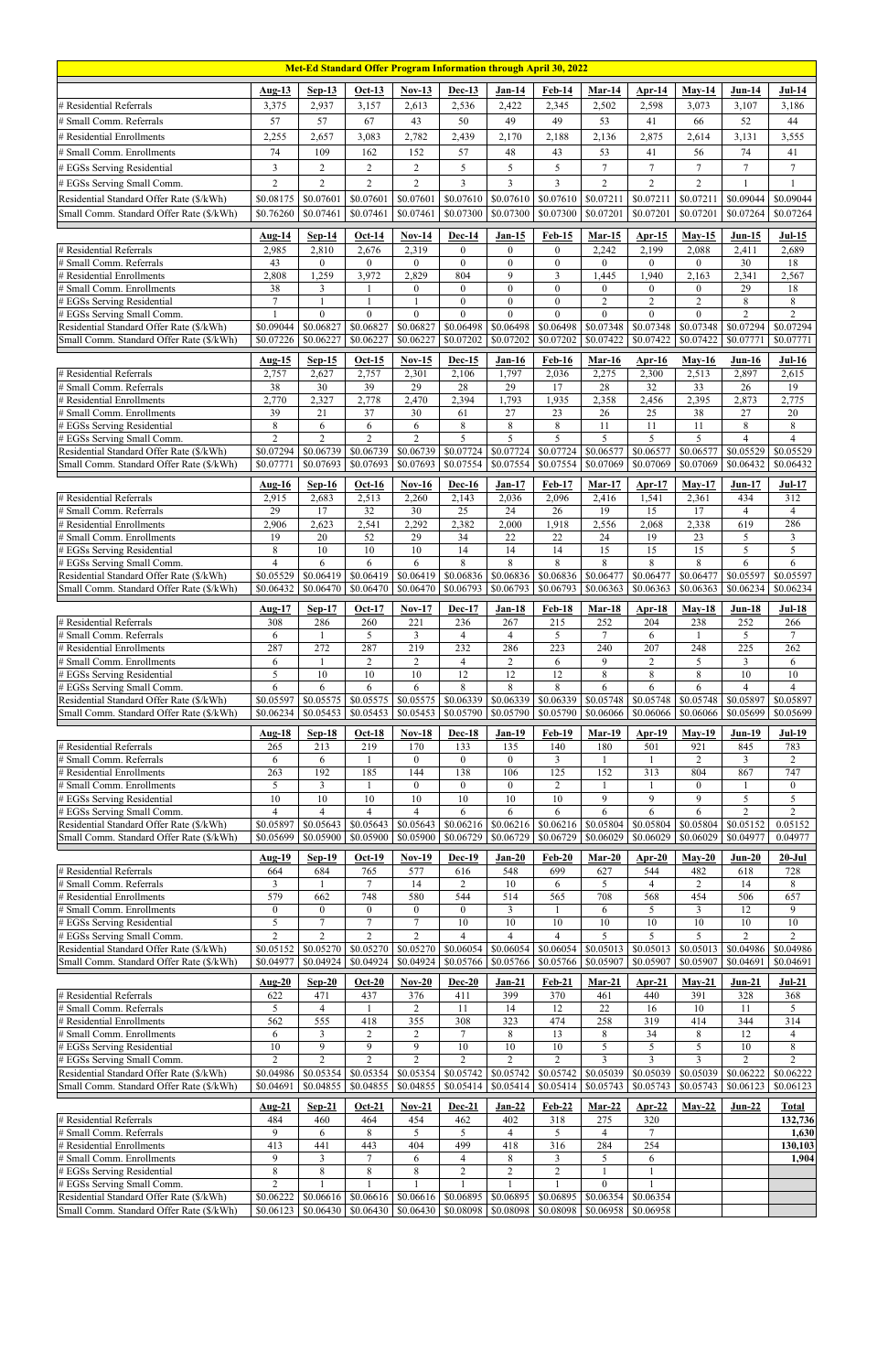| <b>Penelec Standard Offer Program Information through April 30, 2022</b> |                            |                                  |                                  |                                    |                           |                            |                            |                              |                                     |                            |                            |                                |
|--------------------------------------------------------------------------|----------------------------|----------------------------------|----------------------------------|------------------------------------|---------------------------|----------------------------|----------------------------|------------------------------|-------------------------------------|----------------------------|----------------------------|--------------------------------|
|                                                                          | Aug-13                     | $Sep-13$                         | $Oct-13$                         | <b>Nov-13</b>                      | <b>Dec-13</b>             | <b>Jan-14</b>              | <b>Feb-14</b>              | Mar-14                       | $Ar-14$                             | $May-14$                   | $Jun-14$                   | $Jul-14$                       |
| # Residential Referrals                                                  | 4,440                      | 3,143                            | 3,284                            | 2,507                              | 2,347                     | 2,222                      | 2,138                      | 2,240                        | 2,473                               | 3,182                      | 3,235                      | 3,553                          |
| # Small Comm. Referrals                                                  | 44                         | 52                               | 54                               | 41                                 | 42                        | 50                         | 49                         | 46                           | 59                                  | 39                         | 50                         | 44                             |
| # Residential Enrollments                                                | 3,121                      | 3,019                            | 2,961                            | 2,578                              | 2,387                     | 2,004                      | 2,041                      | 2,164                        | 2,630                               | 2,653                      | 3,567                      | 3,307                          |
| # Small Comm. Enrollments                                                | 52                         | 119                              | 147                              | 151                                | 57                        | 47                         | 49                         | 47                           | 51                                  | 41                         | 57                         | 50                             |
| # EGSs Serving Residential                                               | $\overline{3}$             | $\overline{\mathbf{3}}$          | $\mathfrak{Z}$                   | $\mathfrak{Z}$                     | $\overline{4}$            | $\overline{4}$             | $\overline{4}$             | 6                            | 6                                   | 6                          | 5                          | 5                              |
| # EGSs Serving Small Comm.                                               | 3                          | $\overline{2}$                   | $\overline{2}$                   | $\overline{c}$                     | 3                         | $\mathfrak{Z}$             | $\overline{3}$             | $\overline{2}$               | $\overline{2}$                      | $\overline{2}$             |                            | 1                              |
| Residential Standard Offer Rate (\$/kWh)                                 | \$0.0808                   | \$0.0749                         | \$0.0749                         | \$0.0749                           | \$0.0667                  | \$0.0667                   | \$0.0667                   | \$0.0717                     | \$0.0717                            | \$0.0717                   | \$0.0861                   | \$0.0861                       |
| Small Comm. Standard Offer Rate (\$/kWh)                                 | \$0.0747                   | \$0.0705                         | \$0.0705                         | \$0.0705                           | \$0.0710                  | \$0.0710                   | \$0.0710                   | \$0.0682                     | \$0.0682                            | \$0.0682                   | \$0.0820                   | \$0.0820                       |
|                                                                          | <b>Aug-14</b>              | $Sep-14$                         | $Oct-14$                         | $Nov-14$                           | <b>Dec-14</b>             | $Jan-15$                   | <b>Feb-15</b>              | $Mar-15$                     | Apr- $15$                           | $May-15$                   | $Jun-15$                   | $Jul-15$                       |
| # Residential Referrals                                                  | 3,920                      | 3,252                            | 2,807                            | 2,438                              | $\overline{0}$            | $\mathbf{0}$               | $\overline{0}$             | $\mathbf{0}$                 | $\overline{0}$                      | $\mathbf{0}$               | 2,537                      | 3,169                          |
| # Small Comm. Referrals                                                  | 33                         | 45                               | 34                               | $\overline{55}$                    | $\boldsymbol{0}$          | $\boldsymbol{0}$           | $\mathbf{0}$               | $\mathbf{0}$                 | $\boldsymbol{0}$                    | $\boldsymbol{0}$           | 28                         | 30                             |
| # Residential Enrollments<br># Small Comm. Enrollments                   | 4,010<br>32                | 2,747<br>30                      | 3,723<br>48                      | 2,547<br>56                        | 494<br>9                  | $\tau$<br>$\mathbf{1}$     | $\overline{4}$<br>$\theta$ | $\mathbf{0}$<br>$\mathbf{0}$ | $\mathbf{1}$<br>$\theta$            | $\Omega$                   | 1,635<br>24                | 2,825<br>$26\,$                |
| # EGSs Serving Residential                                               | 5                          | $\overline{\mathcal{L}}$         | $\overline{4}$                   | $\overline{4}$                     | $\Omega$                  | $\mathbf{0}$               | $\theta$                   | $\theta$                     | $\theta$                            | $\theta$                   | 6                          | 6                              |
| # EGSs Serving Small Comm.                                               |                            |                                  |                                  |                                    | $\Omega$                  | $\theta$                   | $\boldsymbol{0}$           | $\theta$                     | $\boldsymbol{0}$                    | $\theta$                   |                            |                                |
| Residential Standard Offer Rate (\$/kWh)                                 | \$0.0861<br>\$0.0820       | \$0.0654<br>\$0.0687             | \$0.0654<br>\$0.0687             | \$0.0654<br>\$0.0687               | \$0.5905<br>\$0.7023      | \$0.0591<br>\$0.0702       | \$0.0591<br>\$0.0702       | \$0.0644<br>\$0.0742         | \$0.0644<br>\$0.0742                | \$0.0644<br>\$0.0742       | \$0.0683<br>\$0.0762       | \$0.0683<br>\$0.0762           |
| Small Comm. Standard Offer Rate (\$/kWh)                                 |                            |                                  |                                  |                                    |                           |                            |                            |                              |                                     |                            |                            |                                |
|                                                                          | <b>Aug-15</b>              | $Sep-15$                         | $Oct-15$                         | $Nov-15$                           | <b>Dec-15</b>             | <b>Jan-16</b>              | <b>Feb-16</b>              | $Mar-16$                     | $Ar-16$                             | $May-16$                   | $Jun-16$                   | $Jul-16$                       |
| # Residential Referrals<br># Small Comm. Referrals                       | 3,653<br>44                | 2,784<br>31                      | 2,896<br>$\overline{30}$         | 2,133<br>$\overline{21}$           | 2,032<br>35               | 1,747<br>21                | 1,881<br>24                | 1,892<br>44                  | 1,977<br>26                         | 2,757<br>33                | 2,916<br>$\overline{25}$   | 2,791<br>$\overline{26}$       |
| # Residential Enrollments                                                | 3,710                      | 2,697                            | 2,996                            | 2,360                              | 2,281                     | 1,757                      | 1,951                      | 1,895                        | 2,050                               | 2,373                      | 3,145                      | 2,810                          |
| # Small Comm. Enrollments                                                | 37                         | 31                               | 32                               | 26                                 | 58                        | 27                         | 27                         | 37                           | 36                                  | 31                         | 34                         | 25                             |
| # EGSs Serving Residential                                               | 6                          | $\overline{5}$<br>$\overline{2}$ | $\overline{5}$<br>$\overline{2}$ | $\overline{5}$<br>$\overline{2}$   | $8\,$                     | $\,8\,$<br>5               | 8<br>5                     | 6                            | 6<br>5                              | 6<br>5                     | $\overline{5}$             | $\overline{5}$<br>$\mathbf{1}$ |
| # EGSs Serving Small Comm.<br>Residential Standard Offer Rate (\$/kWh)   | \$0.0683                   | \$0.0683                         | \$0.0683                         | \$0.0683                           | 5<br>$\overline{$0.0703}$ | \$0.0703                   | \$0.0703                   | 5<br>\$0.0606                | \$0.0606                            | \$0.0606                   | \$0.0560                   | \$0.0560                       |
| Small Comm. Standard Offer Rate (\$/kWh)                                 | \$0.0762                   | \$0.0742                         | \$0.0742                         | \$0.0742                           | \$0.0722                  | \$0.0722                   | \$0.0722                   | \$0.0674                     | \$0.0674                            | \$0.0674                   | \$0.0601                   | \$0.0601                       |
|                                                                          | Aug- $16$                  | $Sep-16$                         | $Oct-16$                         | $Nov-16$                           | <b>Dec-16</b>             | $Jan-17$                   | <b>Feb-17</b>              | Mar-17                       | $Arr-17$                            | $May-17$                   | $Jun-17$                   | <b>Jul-17</b>                  |
| # Residential Referrals                                                  | 3,662                      | 2,746                            | 2,507                            | 2,298                              | 1,967                     | 1,939                      | 1,802                      | 2,247                        | 1,391                               | 2,403                      | 350                        | 266                            |
| # Small Comm. Referrals                                                  | 28                         | 27                               | 33                               | 20                                 | 30                        | $22\,$                     | 19                         | 19                           | 15                                  | 30                         | 6                          |                                |
| # Residential Enrollments                                                | 3,666                      | 2,856                            | 2,526                            | 2,410                              | 1,810                     | 2,056                      | 1,880                      | 2,406                        | 2,174                               | 2,667                      | 618                        | 224                            |
| # Small Comm. Enrollments<br># EGSs Serving Residential                  | $\overline{23}$<br>5       | 26<br>11                         | $\overline{53}$<br>11            | $\overline{34}$<br>11              | 17<br>13                  | 22<br>15                   | 17<br>15                   | 21<br>$\,8\,$                | 13<br>8                             | 29<br>8                    | 6<br>9                     | $\mathbf{2}$<br>9              |
| # EGSs Serving Small Comm.                                               |                            | 6                                | 6                                | 6                                  | 9                         | 11                         | 11                         | 10                           | 10                                  | 10                         | 5                          | 5                              |
| Residential Standard Offer Rate (\$/kWh)                                 | \$0.0560                   | \$0.0718                         | \$0.0718                         | \$0.0718                           | \$0.0662                  | \$0.0662                   | \$0.0662                   | \$0.0562                     | \$0.0562                            | \$0.0562                   | \$0.0576                   | \$0.0576                       |
| Small Comm. Standard Offer Rate (\$/kWh)                                 | \$0.0601                   | \$0.0642                         | \$0.0642                         | \$0.0642                           | \$0.0673                  | \$0.0673                   | \$0.0673                   | \$0.0653                     | \$0.0653                            | \$0.0653                   | \$0.0539                   | \$0.0539                       |
|                                                                          | Aug- $17$                  | $Sep-17$                         | Oct-17                           | $Nov-17$                           | Dec-17                    | <b>Jan-18</b>              | <b>Feb-18</b>              | Mar-18                       | Apr-18                              | $Mav-18$                   | $Jun-18$                   | $Jul-18$                       |
| # Residential Referrals                                                  | 323                        | 235                              | 216                              | 149                                | 138                       | 195                        | 161                        | 190                          | 149                                 | 174                        | 207                        | 233                            |
| # Small Comm. Referrals<br># Residential Enrollments                     | 2<br>302                   | 5<br>234                         | $\mathfrak{Z}$<br>232            | $\overline{2}$<br>173              | 135                       | 2<br>175                   | $\overline{2}$<br>157      | 8<br>167                     | $\overline{2}$<br>160               | 5<br>179                   | 2<br>192                   | 188                            |
| # Small Comm. Enrollments                                                | $\overline{2}$             | $\overline{c}$                   | 5                                | 5                                  |                           | $\sqrt{2}$                 |                            | 5                            | 6                                   | $\overline{4}$             | $\overline{4}$             | $\overline{0}$                 |
| # EGSs Serving Residential                                               | 9                          | 8                                | $\,8\,$                          | 8                                  | 14                        | 14                         | 14                         | 9                            | 9                                   | 9                          | 11                         | 11                             |
| # EGSs Serving Small Comm.<br>Residential Standard Offer Rate (\$/kWh)   | 5                          | 6                                | 6                                | 6                                  | 8                         | 8                          | 8                          | 6                            | 6                                   | 6                          | $\overline{4}$             | $\overline{4}$                 |
| Small Comm. Standard Offer Rate (\$/kWh)                                 | \$0.0576<br>\$0.0539       | \$0.0501<br>\$0.0533             | \$0.0501<br>\$0.0533             | \$0.0501<br>\$0.0533               | \$0.0627<br>\$0.0630      | \$0.0627<br>\$0.0630       | \$0.0627<br>\$0.0630       | \$0.0547<br>\$0.0628         | \$0.0547<br>\$0.0628                | \$0.0547<br>\$0.0628       | \$0.0579<br>\$0.0509       | \$0.0579<br>\$0.0509           |
|                                                                          |                            |                                  |                                  |                                    |                           |                            |                            |                              |                                     |                            |                            |                                |
| # Residential Referrals                                                  | Aug- $18$<br>249           | $Sep-18$<br>135                  | $Oct-18$<br>155                  | <b>Nov-18</b><br>106               | <b>Dec-18</b><br>78       | $Jan-19$<br>106            | <b>Feb-19</b><br>96        | Mar-19<br>103                | $Apr-19$<br>397                     | $Mav-19$<br>849            | <b>Jun-19</b><br>759       | $Jul-19$<br>842                |
| # Small Comm. Referrals                                                  | 3                          |                                  | $\overline{0}$                   | $\overline{0}$                     | $\theta$                  |                            | $\theta$                   |                              | 3                                   | 2                          | 3                          | $\mathbf{0}$                   |
| # Residential Enrollments                                                | 231                        | 146                              | 168                              | 112                                | 80                        | 83                         | 78                         | 88                           | 256                                 | 738                        | 795                        | 826                            |
| # Small Comm. Enrollments                                                | $\mathbf{0}$<br>11         | 9                                | 9                                | $\theta$<br>9                      | $\overline{0}$<br>10      | $\mathbf{0}$<br>$10\,$     | $\Omega$<br>10             | $\theta$<br>9                | $\overline{0}$<br>9                 | 9                          | $\overline{2}$<br>5        | $\mathbf{0}$<br>5              |
| # EGSs Serving Residential<br># EGSs Serving Small Comm.                 | $\overline{4}$             | 3                                | $\mathfrak{Z}$                   | 3                                  | 6                         | 6                          | 6                          | 6                            | 6                                   | 6                          | $\overline{2}$             | $\overline{2}$                 |
| Residential Standard Offer Rate (\$/kWh)                                 | \$0.0579                   | \$0.0555                         | \$0.0555                         | \$0.0555                           | \$0.0585                  | \$0.0585                   | \$0.0585                   | \$0.0535                     | \$0.0535                            | \$0.0535                   | \$0.0527                   | \$0.0527                       |
| Small Comm. Standard Offer Rate (\$/kWh)                                 | \$0.0509                   | \$0.0543                         | \$0.0543                         | \$0.0543                           | \$0.0619                  | \$0.0619                   | \$0.0619                   | \$0.0611                     | \$0.0611                            | \$0.0611                   | \$0.0508                   | \$0.0508                       |
|                                                                          | <b>Aug-19</b>              | $Sep-19$                         | $Oct-19$                         | $Nov-19$                           | <b>Dec-19</b>             | $Jan-20$                   | <b>Feb-20</b>              | $Mar-20$                     | $Ar-20$                             | $May-20$                   | $Jun-20$                   | $20 -$ Jul                     |
| # Residential Referrals                                                  | 726                        | 593                              | 731                              | 538                                | 573                       | 553                        | 593                        | 565                          | 514                                 | 515                        | 635                        | 692                            |
| # Small Comm. Referrals                                                  | $\mathbf{1}$               | 3                                | $\,8\,$                          | 6                                  | 10                        | 11                         | 6                          | $\overline{4}$               | 3                                   | 6                          | 11                         | 11                             |
| # Residential Enrollments<br># Small Comm. Enrollments                   | 634                        | 620<br>1                         | 688<br>$\overline{2}$            | $\overline{533}$<br>$\overline{4}$ | 510<br>3                  | 493<br>6                   | 542<br>$\overline{4}$      | 599<br>3                     | 495<br>$\mathbf{3}$                 | 447<br>5                   | 560<br>11                  | 588<br>12                      |
| # EGSs Serving Residential                                               | 5                          | 6                                | 6                                | 6                                  | 11                        | 11                         | 11                         | 11                           | 11                                  | 11                         | 12                         | 12                             |
| # EGSs Serving Small Comm.                                               | $\overline{2}$             | $\overline{2}$                   | $\overline{2}$                   | $\overline{2}$                     | $\overline{2}$            | $\overline{2}$             | $\overline{2}$             | $\overline{4}$               | $\overline{4}$                      | $\overline{4}$             | $\overline{2}$             | $\overline{2}$                 |
| Residential Standard Offer Rate (\$/kWh)                                 | \$0.0527<br>\$0.0508       | \$0.0483<br>\$0.0480             | \$0.0483<br>\$0.0480             | \$0.0483<br>\$0.0480               | \$0.0599<br>\$0.0558      | \$0.0599<br>\$0.0558       | \$0.0599<br>\$0.0558       | \$0.0503<br>\$0.0582         | \$0.0503<br>\$0.0582                | \$0.0503<br>\$0.0582       | \$0.0515<br>\$0.0466       | \$0.0515<br>\$0.0466           |
| Small Comm. Standard Offer Rate (\$/kWh)                                 |                            |                                  |                                  |                                    |                           |                            |                            |                              |                                     |                            |                            |                                |
|                                                                          | <b>Aug-20</b>              | $Sep-20$                         | $Oct-20$                         | $Nov-20$                           | <b>Dec-20</b>             | $Jan-21$                   | $Feb-21$                   | $Mar-21$                     | Apr- $21$                           | $May-21$                   | $Jun-21$                   | $Jul-21$                       |
| # Residential Referrals<br># Small Comm. Referrals                       | 592<br>3                   | 386<br>3                         | 372<br>$\overline{3}$            | 276<br>13                          | 314                       | 314<br>11                  | 348<br>9                   | 357<br>12                    | 349<br>19                           | 344<br>26                  | 286<br>12                  | 406<br>$10\,$                  |
| # Residential Enrollments                                                | 601                        | 403                              | 317                              | 259                                | 228                       | 242                        | 349                        | 249                          | 436                                 | 331                        | 287                        | 317                            |
| # Small Comm. Enrollments                                                | 3                          | 3                                | $\mathfrak{Z}$                   | $7\phantom{.0}$                    | 5                         | 4                          | 5                          | $\overline{2}$               | $\overline{25}$                     | 26                         | $\overline{12}$            | 9                              |
| # EGSs Serving Residential                                               | 12                         | 11                               | 11                               | 11                                 | 8                         | 8                          | 8                          | $\overline{4}$               | $\overline{4}$                      | $\overline{4}$             | 10                         | $\,8\,$                        |
| # EGSs Serving Small Comm.<br>Residential Standard Offer Rate (\$/kWh)   | $\overline{c}$<br>\$0.0515 | $\mathfrak{Z}$<br>\$0.0560       | $\overline{3}$<br>\$0.0560       | $\overline{3}$<br>\$0.0560         | $2^{7}$<br>\$0.0527       | $\overline{2}$<br>\$0.0527 | $\overline{c}$<br>\$0.0527 | $\overline{3}$<br>\$0.0463   | $\overline{\mathbf{3}}$<br>\$0.0463 | $\overline{3}$<br>\$0.0463 | $\overline{c}$<br>\$0.0601 | $\overline{c}$<br>0.0601       |
| Small Comm. Standard Offer Rate (\$/kWh)                                 | \$0.0466                   | \$0.0475                         | \$0.0475                         | \$0.0475                           | \$0.0524                  | \$0.0524                   | \$0.0524                   | \$0.0563                     | \$0.0563                            | \$0.0563                   | \$0.0593                   | 0.05928                        |
|                                                                          |                            |                                  |                                  |                                    |                           |                            |                            |                              |                                     |                            |                            |                                |
|                                                                          | <b>Aug-21</b>              | $Sep-21$                         | $Oct-21$                         | $Nov-21$                           | <b>Dec-21</b>             | $Jan-22$                   | $Feb-22$                   | $Mar-22$                     | Apr-22                              | $May-22$                   | $Jun-22$                   | <b>Total</b>                   |
| # Residential Referrals<br># Small Comm. Referrals                       | 493<br>13                  | 350<br>9                         | 439<br>9                         | 362<br>6                           | 333<br>6                  | 326<br>4                   | 263<br>$\overline{c}$      | 211<br>3                     | 302<br>1                            |                            |                            | 126,820<br>1,715               |
| # Residential Enrollments                                                | 464                        | 352                              | 383                              | 373                                | 334                       | 348                        | 257                        | 223                          | 229                                 |                            |                            | 125,330                        |
| # Small Comm. Enrollments                                                | 16                         | 6                                | $\overline{c}$                   | 6                                  | 4                         | 6                          |                            | 4                            | 1                                   |                            |                            | 2,005                          |
| # EGSs Serving Residential                                               | $\,8\,$                    | 9                                | $\mathbf{9}$                     | 9                                  | $\overline{c}$            | $\mathbf{2}$               | $\mathbf{2}$               |                              | $\mathbf{1}$                        |                            |                            |                                |
| # EGSs Serving Small Comm.<br>Residential Standard Offer Rate (\$/kWh)   | $\overline{2}$<br>\$0.0610 | 9<br>$\overline{$}0.0629$        | $\overline{2}$<br>\$0.0629       | $\overline{2}$<br>\$0.0629         | \$0.0605                  | \$0.0605                   | \$0.0605                   | $\overline{0}$<br>\$0.0580   | \$0.05796                           |                            |                            |                                |
| Small Comm. Standard Offer Rate (\$/kWh)                                 | \$0.0593                   | \$0.0612                         | \$0.0612                         | \$0.0612                           | \$0.0803                  | \$0.0803                   | \$0.0803                   | \$0.0747                     | \$0.07469                           |                            |                            |                                |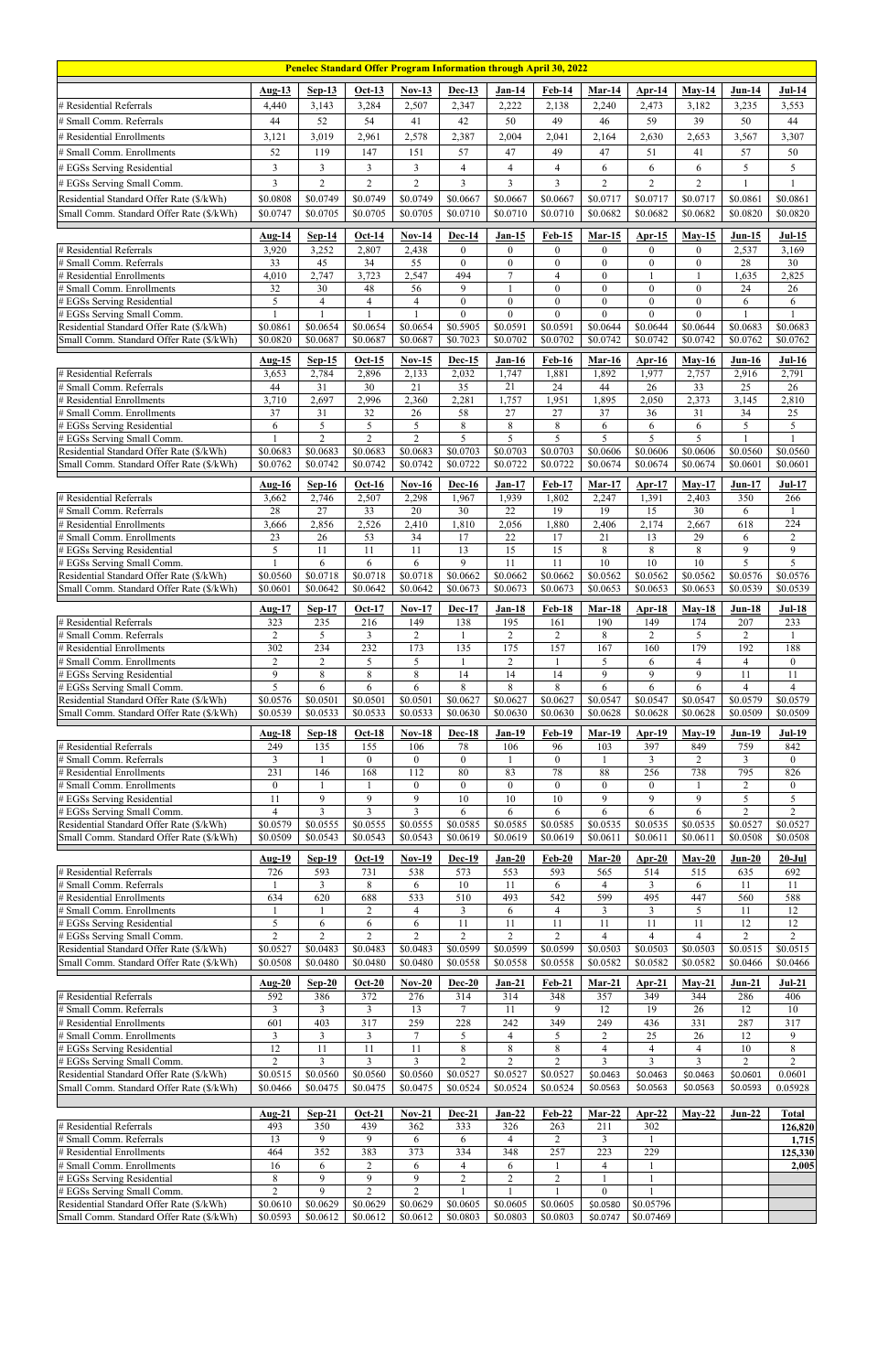| Penn Power Standard Offer Program Information through April 30, 2022                 |                                   |                                    |                                |                                   |                                 |                                  |                                    |                                   |                                    |                              |                       |                            |
|--------------------------------------------------------------------------------------|-----------------------------------|------------------------------------|--------------------------------|-----------------------------------|---------------------------------|----------------------------------|------------------------------------|-----------------------------------|------------------------------------|------------------------------|-----------------------|----------------------------|
|                                                                                      | $Aug-13$                          | $Sep-13$                           | $Oct-13$                       | <b>Nov-13</b>                     | <b>Dec-13</b>                   | $Jan-14$                         | <b>Feb-14</b>                      | Mar-14                            | $Apr-14$                           | $May-14$                     | $Jun-14$              | $Jul-14$                   |
| # Residential Referrals                                                              | 950                               | 757                                | 757                            | 580                               | 553                             | 575                              | 525                                | 597                               | 712                                | 829                          | 794                   | 881                        |
| # Small Comm. Referrals                                                              | 24                                | 12                                 | 13                             | 20                                | 30                              | 22                               | 18                                 | 27                                | 18                                 | 22                           | 23                    | 22                         |
| # Residential Enrollments                                                            | 602                               | 822                                | 486                            | 677                               | 537                             | 532                              | 540                                | 387                               | 869                                | 772                          | 826                   | 840                        |
| # Small Comm. Enrollments                                                            | 17                                | 15                                 | 10                             | 22                                | 17                              | 26                               | 23                                 | 26                                | 17                                 | 29                           | 22                    | 24                         |
| # EGSs Serving Residential                                                           | $\overline{2}$                    | 1                                  | $\mathbf{1}$                   | 1                                 | $\overline{2}$                  | $\sqrt{2}$                       | $\overline{2}$                     | $\overline{2}$                    | $\overline{2}$                     | $\overline{2}$               | 3                     | $\mathfrak{Z}$             |
| # EGSs Serving Small Comm.                                                           | $\overline{c}$                    | 1                                  | $\mathbf{1}$                   | 1                                 | $\overline{2}$                  | $\overline{2}$                   | $\overline{2}$                     |                                   | $\mathbf{1}$                       |                              | 1                     | $\mathbf{1}$               |
| Residential Standard Offer Rate (\$/kWh)                                             | \$0.0660                          | \$0.0539                           | \$0.0539                       | \$0.0539                          | \$0.0558                        | \$0.0558                         | \$0.0558                           | \$0.0579                          | \$0.0579                           | \$0.0579                     | \$0.0758              | \$0.0758                   |
| Small Comm. Standard Offer Rate (\$/kWh)                                             | \$0.0573                          | \$0.0560                           | \$0.0560                       | \$0.0560                          | \$0.0538                        | \$0.0538                         | \$0.0538                           | \$0.0529                          | \$0.0529                           | \$0.0529                     | \$0.0689              | \$0.0689                   |
|                                                                                      | <b>Aug-14</b>                     | $Sep-14$                           | $Oct-14$                       | $Nov-14$                          | Dec-14                          | $Jan-15$                         | $Feb-15$                           | <b>Mar-15</b>                     | Apr- $15$                          | $May-15$                     | $Jun-15$              | $Jul-15$                   |
| # Residential Referrals                                                              | 792                               | 280                                | $\overline{0}$                 | $\theta$                          | $\mathbf{0}$                    | $\theta$                         | $\overline{0}$                     | $\mathbf{0}$                      | $\overline{0}$                     | $\theta$                     | 721                   | 925                        |
| # Small Comm. Referrals<br># Residential Enrollments                                 | 17<br>803                         | $\mathbf{0}$<br>158                | $\mathbf{0}$<br>$\overline{2}$ | $\theta$<br>$\boldsymbol{0}$      | $\mathbf{0}$                    | $\mathbf{0}$<br>$\boldsymbol{0}$ | $\boldsymbol{0}$                   | $\mathbf{0}$<br>$\mathbf{0}$      | $\overline{0}$<br>$\boldsymbol{0}$ | $\theta$<br>$\boldsymbol{0}$ | 10<br>391             | 5<br>706                   |
| # Small Comm. Enrollments                                                            | 18                                | 3                                  | $\boldsymbol{0}$               | $\theta$                          | $\theta$                        | $\boldsymbol{0}$                 | $\theta$                           | $\theta$                          | $\boldsymbol{0}$                   | $\theta$                     | $\,$ 8 $\,$           | $\boldsymbol{7}$           |
| # EGSs Serving Residential                                                           | $\mathfrak{Z}$                    | $\overline{0}$                     | $\mathbf{0}$                   | $\theta$                          | $\theta$                        | $\mathbf{0}$                     | $\boldsymbol{0}$                   | $\theta$                          | $\boldsymbol{0}$                   | $\theta$                     | 5                     | 5                          |
| # EGSs Serving Small Comm.                                                           | \$0.0758                          | $\overline{0}$<br>\$0.0593         | $\theta$                       | $\theta$<br>\$0.0593              | $\overline{0}$                  | $\theta$<br>\$0.0508             | $\theta$<br>\$0.0508               | $\theta$                          | $\theta$<br>\$0.0742               | $\theta$<br>\$0.0742         | \$0.0798              |                            |
| Residential Standard Offer Rate (\$/kWh)<br>Small Comm. Standard Offer Rate (\$/kWh) | \$0.0689                          | \$0.0682                           | \$0.0593<br>\$0.0682           | \$0.0682                          | \$0.5077<br>\$0.6964            | \$0.0696                         | \$0.0696                           | \$0.0508<br>\$0.0666              | \$0.0666                           | \$0.0666                     | \$0.0803              | \$0.0798<br>\$0.0803       |
|                                                                                      | Aug-15                            | $Sep-15$                           | $Oct-15$                       | $Nov-15$                          | Dec-15                          | <b>Jan-16</b>                    | <b>Feb-16</b>                      | Mar-16                            | Apr- $16$                          | $May-16$                     | $Jun-16$              | $Jul-16$                   |
| # Residential Referrals                                                              | 898                               | 812                                | 864                            | 636                               | 581                             | 528                              | 505                                | 615                               | 637                                | 756                          | 826                   | 782                        |
| # Small Comm. Referrals                                                              | 12                                | 13                                 | 9                              | 9                                 | 7                               | 10                               | 5                                  | $\overline{c}$                    | 3                                  | $10\,$                       | 3                     | 5                          |
| # Residential Enrollments<br># Small Comm. Enrollments                               | 906<br>9                          | 779<br>33                          | 851<br>13                      | 738<br>$\tau$                     | 700<br>8                        | 487<br>6                         | 580<br>10                          | 511<br>5                          | 755<br>$\overline{0}$              | 658<br>6                     | 777<br>$\tau$         | 738<br>$\overline{4}$      |
| # EGSs Serving Residential                                                           | $\overline{5}$                    | $\overline{5}$                     | $\overline{5}$                 | 5                                 | 6                               | 6                                | 6                                  | 9                                 | 9                                  | 9                            | 6                     | $\overline{6}$             |
| # EGSs Serving Small Comm.                                                           |                                   |                                    |                                |                                   | 5                               | 5                                | 5                                  | 5                                 | 5                                  | 5                            |                       |                            |
| Residential Standard Offer Rate (\$/kWh)                                             | \$0.0798                          | \$0.0855                           | \$0.0855                       | \$0.0855                          | \$0.0837                        | \$0.0837                         | \$0.0837                           | \$0.0733                          | \$0.0733                           | \$0.0733                     | \$0.0634              | \$0.0634                   |
| Small Comm. Standard Offer Rate (\$/kWh)                                             | \$0.0803                          | \$0.0826                           | \$0.0826                       | \$0.0826                          | \$0.0825                        | \$0.0825                         | \$0.0825                           | \$0.0882                          | \$0.0882                           | \$0.0882                     | \$0.0697              | \$0.0697                   |
|                                                                                      | <b>Aug-16</b>                     | $Sep-16$                           | <b>Oct-16</b>                  | $Nov-16$                          | <b>Dec-16</b>                   | $Jan-17$                         | <b>Feb-17</b>                      | $Mar-17$                          | <b>Apr-17</b>                      | $May-17$                     | $Jun-17$              | $Jul-17$                   |
| # Residential Referrals<br># Small Comm. Referrals                                   | 797<br>$\overline{7}$             | 781<br>6                           | 697<br>$7\phantom{.0}$         | 625<br>$\overline{4}$             | 529<br>$\overline{7}$           | 492<br>$\overline{7}$            | $\overline{527}$<br>$\overline{7}$ | 592<br>11                         | 427<br>6                           | 676<br>5                     | 116<br>$\overline{2}$ | 81<br>$\boldsymbol{0}$     |
| # Residential Enrollments                                                            | 813                               | 731                                | 721                            | 642                               | 569                             | 514                              | 466                                | 592                               | 584                                | 723                          | 227                   | 80                         |
| # Small Comm. Enrollments                                                            | $\tau$                            | $\tau$                             | $10\,$                         | $\overline{7}$                    | 8                               | $\,$ 8 $\,$                      | 5                                  | 10                                | $\mathbf{9}$                       | 9                            | $\mathbf{1}$          | $\sqrt{2}$                 |
| # EGSs Serving Residential                                                           | 6                                 | 8                                  | 8                              | 8                                 | 11                              | 11                               | 11                                 | 6                                 | 6                                  | 6                            | 5                     | 5                          |
| # EGSs Serving Small Comm.<br>Residential Standard Offer Rate (\$/kWh)               | \$0.0634                          | 6<br>\$0.0742                      | 6<br>\$0.0742                  | 6<br>\$0.0742                     | 9<br>\$0.0719                   | 9<br>\$0.0719                    | 9<br>\$0.0719                      | 6<br>\$0.0547                     | 6<br>\$0.0547                      | 6<br>\$0.0547                | 4<br>\$0.0621         | 4<br>\$0.0621              |
| Small Comm. Standard Offer Rate (\$/kWh)                                             | \$0.0697                          | \$0.0687                           | \$0.0687                       | \$0.0687                          | \$0.0782                        | \$0.0782                         | \$0.0782                           | \$0.0689                          | \$0.0689                           | \$0.0689                     | \$0.0597              | \$0.0597                   |
|                                                                                      | <b>Aug-17</b>                     | $Sep-17$                           | $Oct-17$                       | $Nov-17$                          | <b>Dec-17</b>                   | <b>Jan-18</b>                    | <b>Feb-18</b>                      | Mar-18                            | $Apr-18$                           | $May-18$                     | $Jun-18$              | $Jul-18$                   |
| # Residential Referrals                                                              | 77                                | 62                                 | 73                             | 51                                | 41                              | 46                               | 49                                 | 68                                | 47                                 | 54                           | 72                    | 68                         |
| # Small Comm. Referrals<br># Residential Enrollments                                 | 1<br>82                           | 1<br>64                            | $\overline{1}$<br>77           | $\overline{0}$<br>$\overline{53}$ | 41                              | $\mathbf{0}$<br>50               | $\boldsymbol{0}$<br>44             | $\overline{0}$<br>$\overline{55}$ | 1<br>64                            | $\theta$<br>$\overline{54}$  | $\overline{2}$<br>61  | $\overline{0}$<br>73       |
| # Small Comm. Enrollments                                                            |                                   |                                    |                                |                                   |                                 | $\mathbf{0}$                     | $\theta$                           | $\theta$                          | $\overline{0}$                     | 3                            | 3                     | $\overline{0}$             |
|                                                                                      | $\mathbf{0}$                      |                                    |                                | $\theta$                          |                                 |                                  |                                    |                                   |                                    |                              |                       |                            |
| # EGSs Serving Residential                                                           | 5                                 | 8                                  | $\,8\,$                        | 8                                 | 10                              | 10                               | $10\,$                             | $7\phantom{.0}$                   | $\tau$                             | $\tau$                       | $\overline{7}$        | $\tau$                     |
| # EGSs Serving Small Comm.                                                           | $\overline{4}$                    | 9                                  | 9                              | 9                                 | 8                               | $\,8\,$                          | 8                                  | $\overline{7}$                    | $\overline{7}$                     | $\tau$                       | $\overline{4}$        | $\overline{4}$             |
| Residential Standard Offer Rate (\$/kWh)                                             | \$0.0621                          | \$0.0554                           | \$0.0554                       | \$0.0554                          | \$0.0670                        | \$0.0670                         | \$0.0670                           | \$0.0614                          | \$0.0614                           | \$0.0614                     | \$0.0634              | \$0.0634                   |
| Small Comm. Standard Offer Rate (\$/kWh)                                             | \$0.0597                          | \$0.0693                           | \$0.0693                       | \$0.0693                          | \$0.0644                        | \$0.0644                         | \$0.0644                           | \$0.0718                          | \$0.0718                           | \$0.0718                     | \$0.0709              | \$0.0709                   |
| # Residential Referrals                                                              | <b>Aug-18</b><br>73               | $Sep-18$<br>43                     | $Oct-18$<br>42                 | $Nov-18$<br>27                    | <b>Dec-18</b><br>22             | $Jan-19$<br>40                   | <b>Feb-19</b><br>25                | Mar-19<br>31                      | $Apr-19$<br>136                    | $Mav-19$<br>218              | <b>Jun-19</b><br>219  | $Jul-19$<br>230            |
| # Small Comm. Referrals                                                              | $\overline{2}$                    | $\overline{0}$                     | $\boldsymbol{0}$               | $\Omega$                          | $\mathbf{0}$                    | $\boldsymbol{0}$                 |                                    | $\theta$                          | $\overline{0}$                     | $\Omega$                     | $\mathbf{0}$          |                            |
| # Residential Enrollments                                                            | 67                                | 43                                 | 40                             | 25                                | 19                              | 27                               | 24                                 | 17                                | 83                                 | 198                          | 219                   | 240                        |
| # Small Comm. Enrollments                                                            | $\overline{2}$                    | $\overline{0}$                     | $\mathbf{0}$                   | $\theta$                          | $\theta$                        | $\mathbf{0}$                     | $\theta$                           | $\theta$                          | $\overline{0}$                     | $\Omega$                     | $\theta$              | $\mathbf{0}$               |
| # EGSs Serving Residential<br># EGSs Serving Small Comm.                             | $7\phantom{.0}$<br>$\overline{4}$ | 6<br>$\overline{3}$                | 6<br>$\overline{3}$            | 6<br>3                            | 6<br>5                          | 6<br>5                           | 6<br>5                             | 6<br>$\overline{2}$               | 6<br>$\overline{2}$                | 6<br>$\overline{2}$          | $\overline{2}$        | $\overline{2}$             |
| Residential Standard Offer Rate (\$/kWh)                                             | \$0.0634                          | \$0.0616                           | \$0.0616                       | \$0.0616                          | \$0.0717                        | \$0.0717                         | \$0.0717                           | \$0.0597                          | \$0.0597                           | \$0.0597                     | \$0.0582              | \$0.0582                   |
| Small Comm. Standard Offer Rate (\$/kWh)                                             | \$0.0709                          | \$0.0702                           | \$0.0702                       | \$0.0702                          | \$0.0726                        | \$0.0726                         | \$0.0726                           | \$0.0750                          | \$0.0750                           | \$0.0750                     | \$0.0646              | \$0.0646                   |
|                                                                                      | <b>Aug-19</b>                     | <b>Sep-19</b>                      | $Oct-19$                       | <b>Nov-19</b>                     | <b>Dec-19</b>                   | $Jan-20$                         | $Feb-20$                           | $Mar-20$                          | Apr-20                             | $Mav-20$                     | $Jun-20$              | $Jul-20$                   |
| # Residential Referrals                                                              | 154                               | 168                                | 225                            | 180                               | 148                             | 148                              | 157                                | 168                               | 160                                | 133                          | 182                   | 197                        |
| # Small Comm. Referrals<br># Residential Enrollments                                 | $\mathbf{0}$<br>164               | $\boldsymbol{0}$<br>154            | 3<br>208                       | $\overline{0}$<br>190             | 2<br>119                        | $\overline{2}$<br>119            | $\overline{2}$<br>112              | 2<br>153                          | $\mathbf{0}$<br>130                | 123                          | $\mathbf{1}$<br>129   | $\overline{2}$<br>155      |
| # Small Comm. Enrollments                                                            |                                   | $\overline{0}$                     |                                | $\overline{2}$                    | $\mathbf{0}$                    | $\overline{2}$                   | 1                                  | $\mathfrak{Z}$                    | $\overline{0}$                     | $\theta$                     | $\mathbf{0}$          | 1                          |
| # EGSs Serving Residential                                                           | $\overline{2}$                    | $\overline{c}$                     | $\overline{2}$                 | $\overline{2}$                    | 10                              | 10                               | $10\,$                             | 10                                | 10                                 | 10                           | 13                    | 13                         |
| # EGSs Serving Small Comm.                                                           | $\overline{1}$                    | $\mathbf{1}$                       | $\overline{1}$<br>\$0.0580     | $\mathbf{1}$                      | $\overline{3}$<br>\$0.0704      | 3                                | $\overline{3}$                     | $\mathfrak{Z}$                    | $\mathfrak{Z}$                     | 3                            | $\overline{4}$        | $\overline{4}$<br>\$0.0622 |
| Residential Standard Offer Rate (\$/kWh)<br>Small Comm. Standard Offer Rate (\$/kWh) | \$0.0582<br>\$0.0646              | \$0.0580<br>\$0.0598               | \$0.0598                       | \$0.0580<br>\$0.0598              | \$0.0681                        | \$0.0704<br>\$0.0681             | \$0.0704<br>\$0.0681               | \$0.0583<br>\$0.0708              | \$0.0583<br>\$0.0708               | \$0.0583<br>\$0.0708         | \$0.0622<br>\$0.0607  | \$0.0607                   |
|                                                                                      | <b>Aug-20</b>                     | $Sep-20$                           | $Oct-20$                       | $Nov-20$                          | $Dec-20$                        | $Jan-21$                         | <b>Feb-21</b>                      | $Mar-21$                          | $Apr-21$                           | $Mav-21$                     | $Jun-21$              | $Jul-21$                   |
| # Residential Referrals                                                              | 180                               | 128                                | 100                            | 71                                | 82                              | 79                               | 83                                 | 102                               | 82                                 | 86                           | 89                    | 95                         |
| # Small Comm. Referrals                                                              | $\mathbf{0}$                      | $\overline{0}$                     | $\overline{2}$                 | $\mathbf{1}$                      | $\overline{2}$                  | $\overline{2}$                   | $\overline{2}$                     | $\overline{2}$                    | $\overline{3}$                     | $\overline{2}$               | 1                     | $\mathbf{1}$               |
| # Residential Enrollments<br># Small Comm. Enrollments                               | 243<br>$\mathbf{1}$               | $\overline{125}$<br>$\overline{0}$ | $\overline{111}$               | 80<br>1                           | $\overline{65}$<br>$\mathbf{0}$ | 75<br>$\mathbf{1}$               | 78                                 | $\overline{56}$<br>$\mathbf{0}$   | $\overline{125}$<br>5              | 100<br>$\overline{0}$        | 66<br>$\overline{c}$  | 87<br>$\mathbf{1}$         |
| # EGSs Serving Residential                                                           | 13                                | 10                                 | $10\,$                         | 10                                | $\tau$                          | $\tau$                           | $\tau$                             | 3                                 | $\overline{\mathbf{3}}$            | 3                            | $\,$ 8 $\,$           | $\tau$                     |
| # EGSs Serving Small Comm.                                                           | $\Delta$                          | $\overline{4}$                     | $\overline{4}$                 | $\overline{4}$                    | $\overline{c}$                  | $\mathfrak{D}$                   | $\overline{2}$                     | $\mathfrak{Z}$                    | 3                                  | $\mathcal{E}$                | $\mathcal{D}$         | $\overline{c}$             |
| Residential Standard Offer Rate (\$/kWh)                                             | \$0.0622                          | \$0.0600                           | \$0.0600                       | \$0.0600                          | \$0.0599                        | \$0.0599                         |                                    | $$0.05985$ $$0.05321$             | \$0.05321                          | \$0.05321                    | \$0.06691             | 0.06691                    |
| Small Comm. Standard Offer Rate (\$/kWh)                                             | \$0.0607                          | \$0.0629                           | \$0.0629                       | \$0.0629                          | \$0.0615                        | \$0.0615                         |                                    | $$0.06153$ $$0.07350$             | \$0.07350                          | $$0.07350 \;   \; $0.07471$  |                       | 0.07471                    |
|                                                                                      | Aug-21                            | $Sep-21$                           | $Oct-21$                       | $Nov-21$                          | <b>Dec-21</b>                   | $Jan-22$                         | $Feb-22$                           | $Mar-22$                          | Apr-22                             | $May-22$                     | $Jun-22$              | <b>Total</b>               |
| # Residential Referrals                                                              | 111                               | 115                                | 111                            | 95                                | 89                              | 72                               | 63                                 | 75                                | 88                                 |                              |                       | 31,838                     |
| # Small Comm. Referrals<br># Residential Enrollments                                 | $\overline{2}$<br>84              | 122                                | 2<br>114                       | $\mathbf{1}$<br>87                | $\boldsymbol{0}$<br>94          | $77 \,$                          | $\overline{0}$<br>59               | $77 \,$                           | $\boldsymbol{0}$<br>67             |                              |                       | 492<br>30,562              |
| # Small Comm. Enrollments                                                            | $\overline{2}$                    |                                    | $\sqrt{2}$                     | 1                                 | $\boldsymbol{0}$                |                                  | $\boldsymbol{0}$                   |                                   | $\boldsymbol{0}$                   |                              |                       | 518                        |
| # EGSs Serving Residential                                                           | $\tau$                            | $\tau$                             | $\tau$                         | $\overline{7}$                    | $\overline{c}$                  | $\sqrt{2}$                       | $\overline{c}$                     |                                   | $\mathbf{1}$                       |                              |                       |                            |
| # EGSs Serving Small Comm.<br>Residential Standard Offer Rate (\$/kWh)               | $\overline{2}$<br>\$0.0669        | $\mathbf{1}$<br>\$0.0712           | \$0.0712                       | \$0.0712                          | \$0.0706                        | \$0.0706                         | 1<br>\$0.07061                     | $\overline{2}$<br>\$0.06586       | $\overline{2}$<br>\$0.06586        |                              |                       |                            |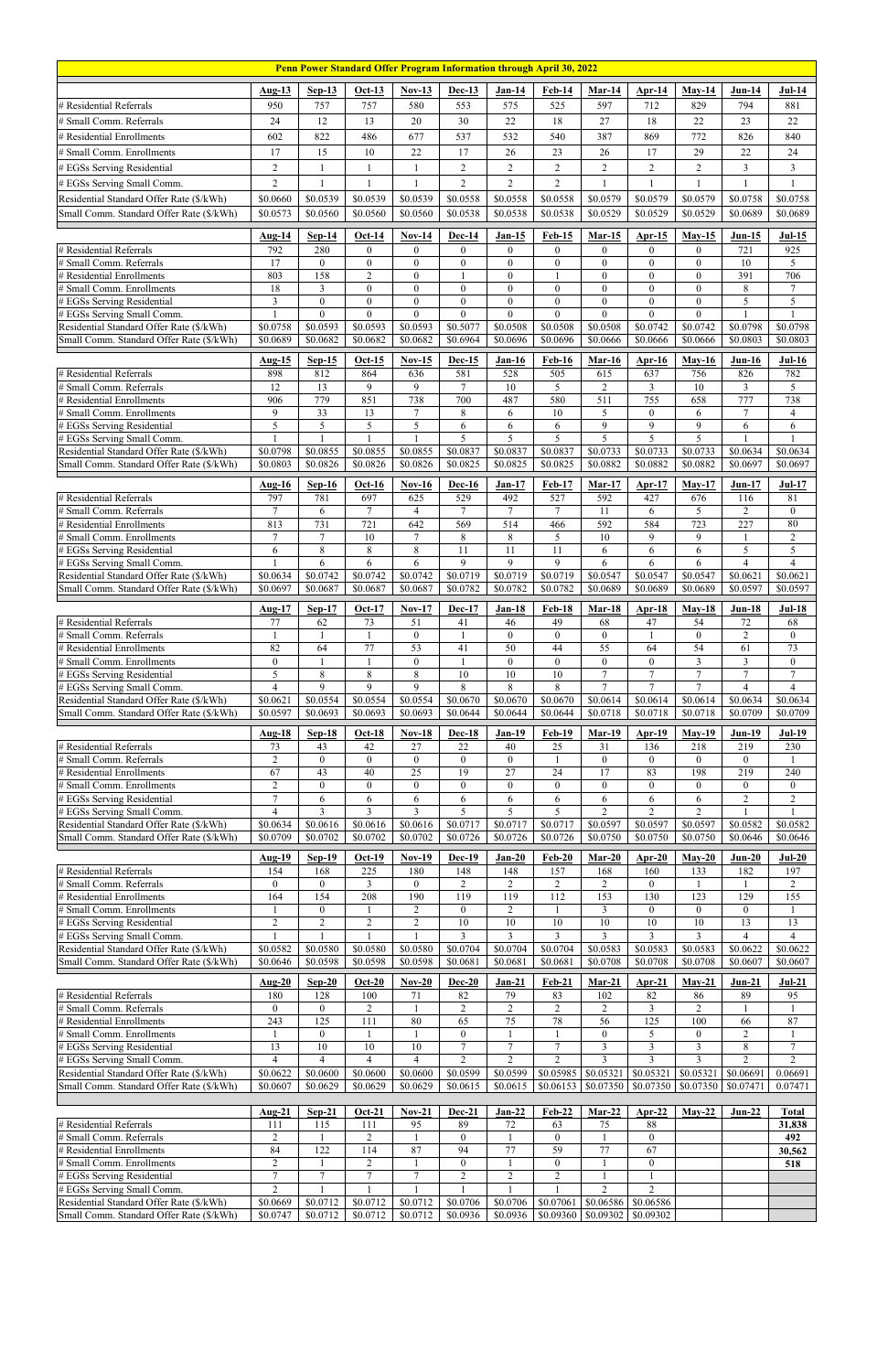| West Penn Power Standard Offer Program Information through April 30, 2022            |                          |                        |                                  |                                                  |                                    |                                  |                                      |                                  |                           |                                  |                       |                                    |
|--------------------------------------------------------------------------------------|--------------------------|------------------------|----------------------------------|--------------------------------------------------|------------------------------------|----------------------------------|--------------------------------------|----------------------------------|---------------------------|----------------------------------|-----------------------|------------------------------------|
|                                                                                      | <b>Aug-13</b>            | $Sep-13$               | $Oct-13$                         | $Nov-13$                                         | Dec-13                             | $Jan-14$                         | <b>Feb-14</b>                        | Mar-14                           | $Apr-14$                  | $May-14$                         | $Jun-14$              | $Jul-14$                           |
| # Residential Referrals                                                              | 5,634                    | 3,333                  | 3,433                            | 2,851                                            | 2,753                              | 2,595                            | 2,288                                | 2,300                            | 2,579                     | 3,593                            | 3,407                 | 4,109                              |
| # Small Comm. Referrals                                                              | 77                       | 72                     | 79                               | 95                                               | 98                                 | 120                              | 80                                   | 88                               | 102                       | 120                              | 82                    | 85                                 |
| # Residential Enrollments                                                            | 3,883                    | 3,750                  | 3,537                            | 3,240                                            | 2,673                              | 2,333                            | 2,192                                | 1,759                            | 3,428                     | 2,986                            | 3,495                 | 3,428                              |
| # Small Comm. Enrollments                                                            | 39                       | 78                     | $\bf 80$                         | 93                                               | 81                                 | 108                              | 85                                   | 79                               | 111                       | 105                              | 98                    | 88                                 |
| # EGSs Serving Residential                                                           | $\overline{2}$           | $\mathbf{1}$           | $\mathbf{1}$                     | $\mathbf{1}$                                     | $\overline{3}$                     | $\mathfrak{Z}$                   | $\overline{3}$<br>$\overline{3}$     | $\overline{3}$                   | $\overline{3}$            | $\overline{3}$                   | 3                     | $\mathfrak{Z}$<br>$\mathbf{1}$     |
| # EGSs Serving Small Comm.<br>Residential Standard Offer Rate (\$/kWh)               | $\mathbf{1}$<br>\$0.0579 | 1<br>\$0.0562          | $\mathbf{1}$<br>\$0.0562         | 1<br>\$0.0562                                    | $\mathfrak{Z}$<br>\$0.0522         | $\mathfrak{Z}$<br>\$0.0522       | \$0.0522                             | \$0.0459                         | $\mathbf{1}$<br>\$0.0459  | \$0.0459                         | \$0.0695              | \$0.0695                           |
| Small Comm. Standard Offer Rate (\$/kWh)                                             | \$0.0552                 | \$0.0509               | \$0.0509                         | \$0.0509                                         | \$0.0577                           | \$0.0577                         | \$0.0577                             | \$0.0534                         | \$0.0534                  | \$0.0534                         | \$0.0653              | \$0.0653                           |
|                                                                                      |                          |                        |                                  |                                                  |                                    |                                  |                                      |                                  |                           |                                  |                       |                                    |
| # Residential Referrals                                                              | <b>Aug-14</b><br>4,616   | $Sep-14$<br>3,380      | <b>Oct-14</b><br>3,059           | $Nov-14$<br>2,609                                | <b>Dec-14</b><br>$\mathbf{0}$      | $Jan-15$<br>$\mathbf{0}$         | <b>Feb-15</b><br>$\overline{0}$      | $Mar-15$<br>$\overline{0}$       | $Ar-15$<br>$\overline{0}$ | $Mav-15$<br>$\mathbf{0}$         | $Jun-15$<br>2,994     | $Jul-15$<br>4,007                  |
| # Small Comm. Referrals                                                              | 78                       | 25                     | $\overline{0}$                   | $\theta$                                         | $\theta$                           | $\boldsymbol{0}$                 | $\boldsymbol{0}$                     | $\mathbf{0}$                     | $\overline{0}$            | $\boldsymbol{0}$                 | 46                    | 20                                 |
| # Residential Enrollments                                                            | 5,286                    | 1,277                  | 4,810                            | 3,089                                            | 854                                | $\overline{13}$                  | $\overline{3}$                       | $\mathbf{0}$                     | $\boldsymbol{0}$          | 5                                | 1,834                 | 3,362                              |
| # Small Comm. Enrollments<br># EGSs Serving Residential                              | 69<br>$\mathfrak{Z}$     | 16<br>1                | $\boldsymbol{0}$<br>$\mathbf{1}$ | $\overline{0}$<br>$\mathbf{1}$                   | $\overline{0}$<br>$\boldsymbol{0}$ | $\mathbf{0}$<br>$\boldsymbol{0}$ | $\boldsymbol{0}$<br>$\boldsymbol{0}$ | $\overline{0}$<br>$\overline{0}$ | 5<br>$\boldsymbol{0}$     | $\overline{0}$<br>$\overline{0}$ | 40<br>6               | 21<br>6                            |
| # EGSs Serving Small Comm.                                                           |                          | $\boldsymbol{0}$       | $\theta$                         | $\theta$                                         | $\theta$                           | $\theta$                         | $\theta$                             | $\theta$                         | $\theta$                  | $\overline{0}$                   |                       |                                    |
| Residential Standard Offer Rate (\$/kWh)                                             | \$0.0695                 | \$0.0578               | \$0.0578                         | \$0.0578                                         | \$0.0584                           | \$0.0584                         | \$0.0584                             | \$0.0493                         | \$0.0493                  | \$0.0493                         | \$0.0680              | \$0.0680                           |
| Small Comm. Standard Offer Rate (\$/kWh)                                             | \$0.0653                 | \$0.0556               | \$0.0556                         | \$0.0556                                         | \$0.0735                           | \$0.0735                         | \$0.0735                             | \$0.0621                         | \$0.0621                  | \$0.0621                         | \$0.0644              | \$0.0644                           |
|                                                                                      | Aug-15                   | $Sep-15$               | $Oct-15$                         | $Nov-15$                                         | <b>Dec-15</b>                      | <b>Jan-16</b>                    | <b>Feb-16</b>                        | $Mar-16$                         | $Ar-16$                   | $May-16$                         | $Jun-16$              | $Jul-16$                           |
| # Residental Ref.<br># Small Comm. Referrals                                         | 4,614<br>28              | 2,953<br>39            | 2,972<br>48                      | 2,434<br>29                                      | 2,205<br>41                        | 1,977<br>39                      | 2,055<br>45                          | 2,142<br>31                      | 2,348<br>29               | 2,852<br>31                      | 3,332<br>$28\,$       | 3,475<br>39                        |
| # Residential Enrollments                                                            | 4,912                    | 3,134                  | 3,106                            | 2,633                                            | 2,447                              | 1,991                            | 2,162                                | 2,260                            | 2,266                     | 2,561                            | 3,300                 | 3,132                              |
| # Small Comm. Enrollments                                                            | 26                       | 35                     | 44                               | 41                                               | 71                                 | 42                               | 48                                   | 35                               | 27                        | 35                               | 37                    | 35                                 |
| # EGSs Serving Residential<br># EGSs Serving Small Comm.                             | 6                        | 5<br>$\overline{2}$    | 5<br>$\overline{2}$              | 5<br>$\overline{2}$                              | 6<br>5                             | $7\phantom{.0}$<br>5             | 6<br>5                               | 8<br>5                           | $8\,$<br>$\overline{5}$   | $\,8\,$<br>5                     | $\overline{7}$<br>5   | $\overline{7}$<br>$\overline{5}$   |
| Residential Standard Offer Rate (\$/kWh)                                             | \$0.0680                 | \$0.0643               | \$0.0643                         | \$0.0643                                         | \$0.0652                           | \$0.0652                         | \$0.0652                             | \$0.0649                         | \$0.0649                  | \$0.0649                         | \$0.0596              | \$0.0596                           |
| Small Comm. Standard Offer Rate (\$/kWh)                                             | \$0.0644                 | \$0.0739               | \$0.0739                         | \$0.0739                                         | \$0.0702                           | \$0.0702                         | \$0.0702                             | \$0.0698                         | \$0.0698                  | \$0.0698                         | \$0.0682              | \$0.0682                           |
|                                                                                      | <b>Aug-16</b>            | $Sep-16$               | $Oct-16$                         | $Nov-16$                                         | <b>Dec-16</b>                      | <b>Jan-17</b>                    | <b>Feb-17</b>                        | $Mar-17$                         | $Arr-17$                  | $May-17$                         | $Jun-17$              | <b>Jul-17</b>                      |
| # Residential Referrals                                                              | 4,521                    | 3,091                  | 2,819                            | 2,441                                            | 2,253                              | 2,062                            | 1,989                                | 2,337                            | 1,551                     | 2,538                            | 444                   | 316                                |
| # Small Comm. Referrals<br># Residential Enrollments                                 | 38<br>5,247              | 35<br>3,277            | 26<br>2,755                      | 28<br>2,605                                      | 31<br>2,406                        | 26<br>1,993                      | 33<br>1,960                          | 23<br>2,292                      | 12<br>2,218               | 25<br>2,743                      | 3<br>728              | $\overline{4}$<br>$\overline{241}$ |
| # Small Comm. Enrollments                                                            | 43                       | 31                     | $74\,$                           | 36                                               | 60                                 | 26                               | $\overline{29}$                      | 22                               | 15                        | $\overline{21}$                  | 6                     | 13                                 |
| # EGSs Serving Residential                                                           | $7\phantom{.0}$          | 8                      | 8                                | $\,8\,$                                          | $10\,$                             | 10                               | 10                                   | 9                                | 9                         | 9                                | 10                    | 10                                 |
| # EGSs Serving Small Comm.<br>Residential Standard Offer Rate (\$/kWh)               | 5<br>\$0.0596            | 7<br>\$0.0564          | 7<br>\$0.0564                    | 7<br>\$0.0564                                    | 9<br>\$0.0611                      | 9<br>\$0.0611                    | 9<br>\$0.0611                        | 11<br>\$0.0556                   | 11<br>\$0.0556            | 11<br>\$0.0556                   | 8<br>\$0.0614         | 8<br>\$0.0614                      |
| Small Comm. Standard Offer Rate (\$/kWh)                                             | \$0.0682                 | \$0.0743               | \$0.0743                         | \$0.0743                                         | \$0.0745                           | \$0.0745                         | \$0.0745                             | \$0.0713                         | \$0.0713                  | \$0.0713                         | \$0.0736              | \$0.0736                           |
|                                                                                      | Aug-17                   | $Sep-17$               | $Oct-17$                         | <b>Nov-17</b>                                    | <b>Dec-17</b>                      | <b>Jan-18</b>                    | <b>Feb-18</b>                        | $Mar-18$                         | $Ar-18$                   | $May-18$                         | $Jun-18$              | <b>Jul-18</b>                      |
| # Residential Referrals                                                              | 422                      | 265                    | 253                              | 174                                              | 168                                | 216                              | 201                                  | 228                              | 180                       | 200                              | 213                   | 272                                |
| # Small Comm. Referrals                                                              | $\overline{4}$           | 3                      | $\overline{4}$                   | $\overline{4}$                                   | $\mathbf{0}$                       | 3                                | 2                                    | $7\phantom{.0}$                  | 1                         | 3                                | 3                     | $\overline{4}$                     |
| # Residential Enrollments<br># Small Comm. Enrollments                               | 452<br>21                | 287<br>$\overline{2}$  | 240<br>$\mathfrak{Z}$            | 170<br>8                                         | 132<br>$\mathfrak{Z}$              | 173<br>-1                        | 171<br>$\overline{4}$                | 215<br>5                         | 198<br>4                  | 200<br>3                         | 203<br>$\overline{4}$ | 204<br>$\mathbf{3}$                |
| # EGSs Serving Residential                                                           | 10                       | $10\,$                 | $10\,$                           | 10                                               | 9                                  | 9                                | 9                                    | $\tau$                           | $\tau$                    | $\tau$                           | 9                     | $\overline{9}$                     |
| # EGSs Serving Small Comm.                                                           | 8                        | 6                      | 6                                | 6                                                | $\tau$                             | $\overline{7}$                   | $\tau$                               | 6                                | 6                         | 6                                | 8                     | $\overline{8}$                     |
| Residential Standard Offer Rate (\$/kWh)<br>Small Comm. Standard Offer Rate (\$/kWh) | \$0.0614<br>\$0.0736     | \$0.0585<br>\$0.0445   | \$0.0585<br>\$0.0445             | \$0.0585<br>\$0.0445                             | \$0.0572<br>\$0.0452               | \$0.0572<br>\$0.0452             | \$0.0572<br>\$0.0452                 | \$0.0566<br>\$0.0504             | \$0.0566<br>\$0.0504      | \$0.0566<br>\$0.0504             | \$0.0610<br>\$0.0523  | \$0.0610<br>\$0.0523               |
|                                                                                      |                          |                        | <b>Oct-18</b>                    | $Nov-18$                                         | <b>Dec-18</b>                      |                                  | <b>Feb-19</b>                        | <b>Mar-19</b>                    |                           |                                  | <b>Jun-19</b>         |                                    |
| # Residential Referrals                                                              | <b>Aug-18</b><br>321     | $Sep-18$<br>205        | 176                              | 121                                              | 99                                 | <b>Jan-19</b><br>125             | 122                                  | 131                              | $Apr-19$<br>434           | $May-19$<br>966                  | 849                   | <b>Jul-19</b><br>929               |
| # Small Comm. Referrals                                                              | 2                        | $\overline{4}$         | $\overline{0}$                   | $\theta$                                         | $\mathbf{0}$                       |                                  | $\theta$                             | 2                                | $\overline{0}$            |                                  | $\mathbf{0}$          | $\overline{2}$                     |
| # Residential Enrollments                                                            | 320<br>$\overline{1}$    | 202                    | 148                              | 128<br>$\Omega$                                  | 75<br>$\theta$                     | 93                               | 109<br>$\Omega$                      | 115                              | 256                       | 812                              | 812                   | 911                                |
| # Small Comm. Enrollments<br># EGSs Serving Residential                              | 9                        | $\boldsymbol{0}$<br>8  | $\,8\,$                          | 8                                                | 8                                  | $\boldsymbol{0}$<br>8            | 8                                    | $\theta$<br>9                    | $\overline{0}$<br>9       | $\theta$<br>9                    | $\mathbf{0}$<br>5     | $\boldsymbol{0}$<br>$\overline{5}$ |
| # EGSs Serving Small Comm.                                                           | $\overline{8}$           | $\overline{4}$         | $\overline{4}$                   | $\overline{\mathbf{4}}$                          | 6                                  | 6                                | 6                                    | $\overline{7}$                   | $\overline{7}$            | $\overline{7}$                   | $\overline{3}$        | $\overline{3}$                     |
| Residential Standard Offer Rate (\$/kWh)                                             | \$0.0610                 | \$0.0520               | \$0.0520                         | \$0.0520                                         | \$0.0591                           | \$0.0591                         | \$0.0591                             | \$0.0567                         | \$0.0567                  | \$0.0567                         | \$0.0513              | \$0.0513                           |
| Small Comm. Standard Offer Rate (\$/kWh)                                             | \$0.0523                 | \$0.0395               | \$0.0395                         | \$0.0395                                         | \$0.0648                           | \$0.0648                         | \$0.0648                             | \$0.0590                         | \$0.0590                  | \$0.0590                         | \$0.0515              | \$0.0515                           |
| # Residential Referrals                                                              | <b>Aug-19</b><br>988     | $Sep-19$<br>711        | $Oct-19$<br>720                  | $Nov-19$<br>583                                  | <b>Dec-19</b><br>558               | $Jan-20$<br>595                  | $Feb-20$<br>627                      | $Mar-20$<br>596                  | $Ar-20$<br>489            | $May-20$<br>495                  | $Jun-20$<br>662       | $Jul-20$<br>851                    |
| # Small Comm. Referrals                                                              | $\overline{1}$           | $\boldsymbol{0}$       | $\overline{4}$                   | 16                                               | 9                                  | 13                               | 8                                    | 14                               | $\overline{4}$            | 9                                | 14                    | 10                                 |
| # Residential Enrollments                                                            | 900                      | 701                    | 765                              | 519                                              | 535                                | 568                              | 545                                  | 606                              | 447                       | 464                              | 497                   | 681                                |
| # Small Comm. Enrollments<br># EGSs Serving Residential                              | $\mathbf{1}$<br>5        | $\boldsymbol{0}$<br>6  | $\mathbf{0}$<br>6                | 6<br>6                                           | $\tau$<br>9                        | 9<br>9                           | 5<br>9                               | 10<br>11                         | 6<br>11                   | 5<br>11                          | $7\phantom{.0}$<br>10 | $\tau$<br>10                       |
| # EGSs Serving Small Comm.                                                           | $\overline{3}$           | $\overline{3}$         | $\overline{3}$                   | 3                                                | $\overline{3}$                     | $\mathfrak{Z}$                   | $\overline{3}$                       | $\overline{3}$                   | $\overline{3}$            | $\overline{3}$                   | 5                     | 5                                  |
| Residential Standard Offer Rate (\$/kWh)                                             | 0.05131                  | \$0.04964              | \$0.04964                        | \$0.04964                                        | \$0.05357                          | \$0.05357                        | \$0.05357                            | \$0.05242                        | \$0.05242                 | \$0.05242                        | \$0.04766             | \$0.04766                          |
| Small Comm. Standard Offer Rate (\$/kWh)                                             | 0.05148                  | \$0.05320              | \$0.05320                        | \$0.05320                                        | \$0.05321                          | $\overline{$}0.05321$            | \$0.05321                            | \$0.05440                        | \$0.05440                 | \$0.05440                        | \$0.05210             | \$0.05210                          |
| # Residential Referrals                                                              | Aug- $20$<br>906         | $Sep-20$<br>428        | <b>Oct-20</b><br>427             | $Nov-20$<br>293                                  | Dec-20<br>357                      | $Jan-21$<br>340                  | <b>Feb-21</b><br>398                 | $Mar-21$<br>433                  | Apr-21<br>399             | $May-21$<br>377                  | $Jun-21$<br>361       | $Jul-21$<br>465                    |
| # Small Comm. Referrals                                                              | 5                        | $\overline{2}$         | $\overline{2}$                   | 8                                                | 8                                  | 11                               | 19                                   | 16                               | 19                        | $\overline{17}$                  | 12                    | $\tau$                             |
| # Residential Enrollments                                                            | 943                      | 538                    | 402                              | 282                                              | 278                                | 319                              | 368                                  | 207                              | 460                       | 545                              | 298                   | 353                                |
| # Small Comm. Enrollments<br># EGSs Serving Residential                              | $\overline{1}$<br>10     | 1<br>9                 | $\mathbf{1}$<br>9                | 3<br>9                                           | $\overline{2}$<br>$\tau$           | $\boldsymbol{0}$<br>$\tau$       | $\overline{0}$<br>$\overline{7}$     | $\overline{0}$<br>4              | 13<br>4                   | 6<br>4                           | 13<br>$\,$ $\,$       | 9<br>$\overline{7}$                |
| # EGSs Serving Small Comm.                                                           | 5                        | $\overline{2}$         | $\overline{2}$                   | $\overline{2}$                                   |                                    |                                  |                                      | $\overline{2}$                   | $\overline{2}$            | $\overline{2}$                   | $\overline{2}$        | $\overline{2}$                     |
| Residential Standard Offer Rate (\$/kWh)                                             | 0.04766                  | \$0.04549              |                                  | $\left  0.04549 \right  0.04549 \right  0.04834$ |                                    | \$0.04834                        | \$0.04834                            | \$0.04793                        | \$0.04793                 | \$0.04793                        | \$0.05308             | \$0.05308                          |
| Small Comm. Standard Offer Rate (\$/kWh)                                             | 0.0521                   | \$0.04877              | \$0.04877                        | \$0.04877                                        | \$0.05304                          | \$0.05304                        | \$0.05304                            | \$0.04532                        | \$0.04532                 | \$0.04532                        | \$0.05699             | \$0.05699                          |
|                                                                                      | <b>Aug-21</b>            | $Sep-21$               | $Oct-21$                         | $Nov-21$                                         | <b>Dec-21</b>                      | $Jan-22$                         | <b>Feb-22</b>                        | $Mar-22$                         | $Apr-22$                  | $May-22$                         | $Jun-22$              | <b>Total</b>                       |
| # Residential Referrals                                                              | 642                      | 428                    | 459                              | 369                                              | 388                                | 350                              | 63                                   | 230                              | 315                       |                                  |                       | 142,834                            |
| # Small Comm. Referrals<br># Residential Enrollments                                 | 9<br>645                 | 8<br>372               | 363                              | $\mathfrak{Z}$<br>288                            | 7<br>259                           | 4<br>317                         | $\boldsymbol{0}$<br>59               | 6<br>233                         | 235                       |                                  |                       | 2,295<br>141,224                   |
| # Small Comm. Enrollments                                                            | $\,8\,$                  | 8                      | $\sqrt{2}$                       | 2                                                | 6                                  | 6                                | $\boldsymbol{0}$                     | 4                                | $\mathfrak{Z}$            |                                  |                       | 2,262                              |
| # EGSs Serving Residential                                                           | 7                        | $\tau$                 | $\overline{7}$                   | 7                                                | 2                                  | $\mathbf{2}$                     | $\overline{c}$                       |                                  |                           |                                  |                       |                                    |
| # EGSs Serving Small Comm.                                                           | $\overline{2}$           |                        |                                  |                                                  |                                    |                                  |                                      | 0                                |                           |                                  |                       |                                    |
| Residential Standard Offer Rate (\$/kWh)<br>Small Comm. Standard Offer Rate (\$/kWh) | 0.05308<br>0.05699       | \$0.05066<br>\$0.05264 | \$0.05066                        | \$0.05066<br>$$0.05264$ $$0.05264$               | \$0.05299<br>\$0.07076             | \$0.05299<br>\$0.07076           | \$0.07061<br>\$0.09360               | \$0.05270<br>\$0.06084           | \$0.05270<br>\$0.06084    |                                  |                       |                                    |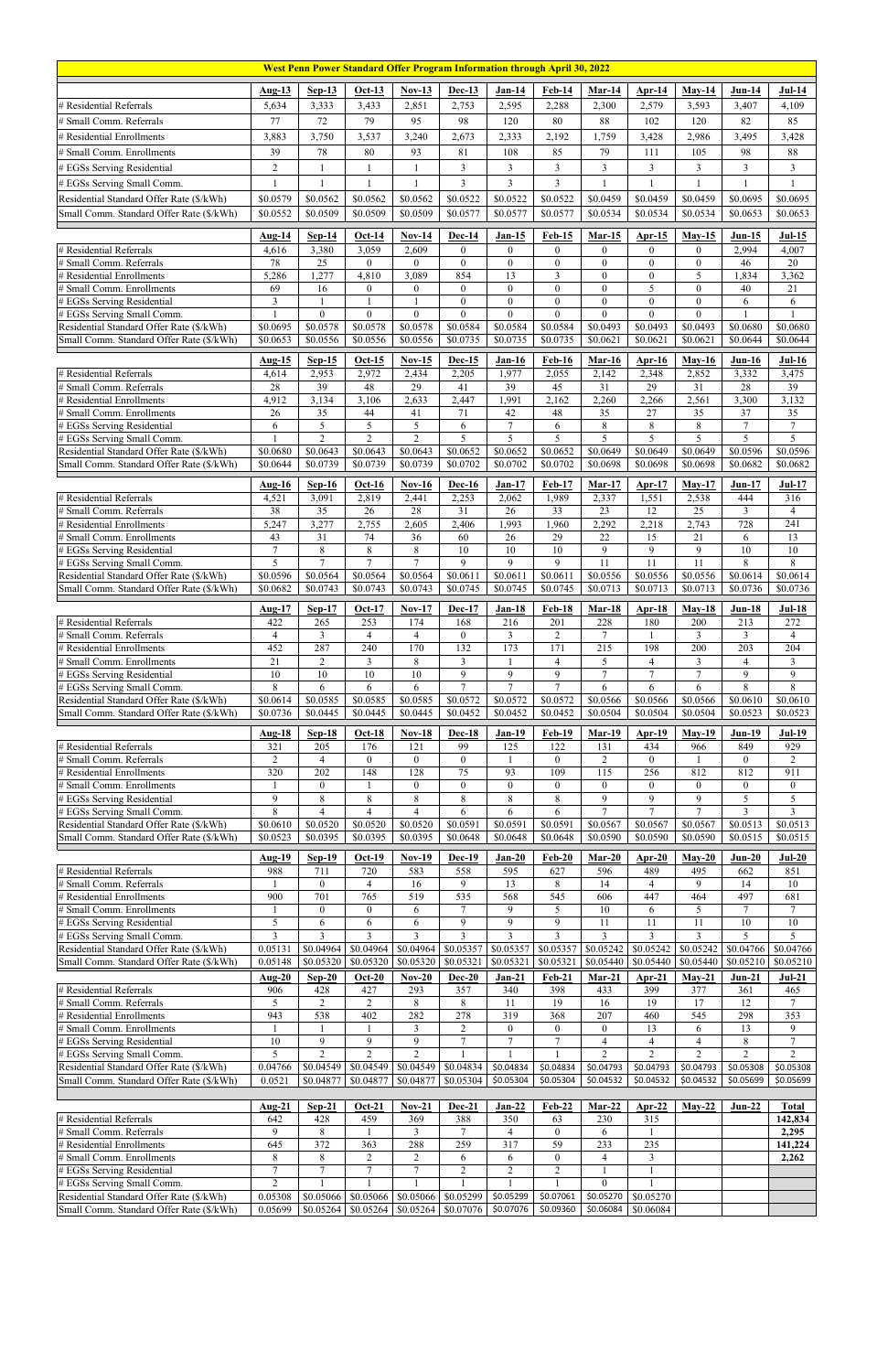| PPL Standard Offer Program Information through April 30, 2022                        |                            |                           |                            |                                  |                            |                            |                            |                           |                        |                           |                           |                          |
|--------------------------------------------------------------------------------------|----------------------------|---------------------------|----------------------------|----------------------------------|----------------------------|----------------------------|----------------------------|---------------------------|------------------------|---------------------------|---------------------------|--------------------------|
|                                                                                      | Aug- $13$                  | $Sep-13$                  | $Oct-13$                   | <b>Nov-13</b>                    | Dec-13                     | $Jan-14$                   | <b>Feb-14</b>              | <b>Mar-14</b>             | $Apr-14$               | $May-14$                  | $Jun-14$                  | <b>Jul-14</b>            |
| # Residential Referrals                                                              | 10,295                     | 8,262                     | 10,177                     | 8,643                            | 7,562                      | 6,590                      | 6,073                      | 6,865                     | 6,094                  | 6,926                     | 6,650                     | 6,657                    |
| # Small Comm. Referrals                                                              | 146                        | $\overline{0}$            | $\overline{0}$             | $\overline{0}$                   | 119                        | 72                         | 71                         | 118                       | 187                    | 165                       | 189                       | 173                      |
| # Residential Enrollments                                                            | 7,875                      | 7,877                     | 9,283                      | 8,877                            | 6,304                      | 6,599                      | 5,516                      | 6,535                     | 5,724                  | 6,782                     | 6,490                     | 6,864                    |
| # Small Comm. Enrollments<br># EGSs Serving Residential                              | 117<br>$\mathfrak{Z}$      | 22<br>6                   | 5<br>6                     | $\overline{0}$<br>6              | $\overline{51}$<br>11      | 75<br>11                   | 49<br>11                   | 74<br>9                   | 136<br>9               | 173<br>9                  | $\overline{55}$<br>5      | $\overline{21}$<br>5     |
| # EGSs Serving Small Comm.                                                           |                            | $\theta$                  | $\theta$                   | $\theta$                         | 11                         | 11                         | $\overline{11}$            | 5                         | $\overline{5}$         | $\overline{5}$            | $\overline{2}$            | $\overline{2}$           |
| Residential Standard Offer Rate (\$/kWh)                                             | \$0.0765                   | \$0.0816                  | \$0.0816                   | \$0.0816                         | \$0.0814                   | \$0.0814                   | \$0.0814                   | \$0.0814                  | \$0.0814               | \$0.0814                  | \$0.0840                  | \$0.0840                 |
| Small Comm. Standard Offer Rate (\$/kWh)                                             | \$0.0718                   | N/A                       | N/A                        | N/A                              | \$0.0860                   | \$0.0860                   | \$0.0860                   | \$0.0966                  | \$0.0966               | \$0.0966                  | \$0.0891                  | \$0.0891                 |
|                                                                                      | <b>Aug-14</b>              | $Sep-14$                  | $Oct-14$                   | $Nov-14$                         | <b>Dec-14</b>              | $Jan-15$                   | $Feb-15$                   | <b>Mar-15</b>             | <u>Apr-15</u>          | $May-15$                  | $Jun-15$                  | $Jul-15$                 |
| # Residential Referrals<br># Small Comm. Referrals                                   | 6,301<br>146               | 5,840<br>155              | 4,667<br>133               | 4,946<br>171                     | 5,283<br>206               | 5,154<br>219               | 4,494<br>160               | 5,339<br>195              | 5,333<br>185           | 5,578<br>117              | 7,178<br>$\overline{205}$ | 8,187<br>245             |
| # Residential Enrollments                                                            | 5,913                      | 4,714                     | 4,457                      | 4,995                            | 4,039                      | 5,202                      | 4,091                      | 4,977                     | 4,802                  | 4,533                     | 5,985                     | 7,133                    |
| # Small Comm. Enrollments                                                            |                            | 62                        | 127                        | 142                              | 137                        | 232                        | 143                        | 163                       | 134                    | 88                        | 129                       | 210                      |
| # EGSs Serving Residential                                                           | 5                          | 11                        | $10\,$                     | 10                               | 9                          | 9                          | 9<br>$\overline{3}$        | 15<br>$\tau$              | 15<br>$\overline{7}$   | $\overline{15}$<br>$\tau$ | 12                        | 12<br>5                  |
| # EGSs Serving Small Comm.<br>Residential Standard Offer Rate (\$/kWh)               | $\overline{2}$<br>\$0.0840 | 4<br>\$0.0820             | $\mathfrak{Z}$<br>\$0.0833 | $\overline{3}$<br>\$0.0833       | $\overline{3}$<br>\$0.0867 | $\overline{3}$<br>\$0.0867 | \$0.0867                   | \$0.0889                  | \$0.0889               | \$0.0889                  | 5<br>\$0.0883             | \$0.0883                 |
| Small Comm. Standard Offer Rate (\$/kWh)                                             | \$0.0891                   | \$0.0817                  | \$0.0799                   | \$0.0799                         | $\overline{$}0.0867$       | \$0.0867                   | \$0.0867                   | \$0.0941                  | \$0.0941               | \$0.0941                  | \$0.0835                  | \$0.0835                 |
|                                                                                      | <b>Aug-15</b>              | $Sep-15$                  | $Oct-15$                   | $Nov-15$                         | $Dec-15$                   | <b>Jan-16</b>              | <b>Feb-16</b>              | Mar-16                    | Apr- $16$              | $Mav-16$                  | $Jun-16$                  | $Jul-16$                 |
| # Residential Referrals                                                              | 6,950                      | 4,535                     | 4,767                      | 3,798                            | 5,822                      | 4,514                      | 4,759                      | 4,355                     | 3,996                  | 3,588                     | 5,014                     | 4,636                    |
| # Small Comm. Referrals                                                              | 163                        | 181                       | 185                        | 152                              | 291                        | 236                        | 251                        | 224                       | 157                    | 110                       | 253                       | 238                      |
| # Residential Enrollments<br># Small Comm. Enrollments                               | 6,477<br>143               | 3,684<br>44               | 5,337<br>45                | 3,960<br>20                      | 4,563<br>148               | 4,570<br>266               | 4,059<br>224               | 5,619<br>$\overline{315}$ | 3,590<br>169           | 3,800<br>133              | 4,237<br>195              | 4,356<br>281             |
| # EGSs Serving Residential                                                           | 12                         | 15                        | 15                         | 15                               | 12                         | 12                         | 12                         | 16                        | 16                     | 16                        | 16                        | 16                       |
| # EGSs Serving Small Comm.                                                           | 5                          | $\tau$                    | $\tau$                     | $\tau$                           | 6                          | 6                          | 6                          | $\tau$                    | $\overline{7}$         | $\tau$                    | 6                         | 6                        |
| Residential Standard Offer Rate (\$/kWh)                                             | \$0.0883<br>\$0.0835       | \$0.0883<br>\$0.0835      | \$0.0883<br>\$0.0835       | \$0.0883                         | \$0.0736<br>\$0.0720       | \$0.0736<br>\$0.0720       | \$0.0736<br>\$0.0720       | \$0.0736<br>\$0.0720      | \$0.0736<br>\$0.0720   | \$0.0736<br>\$0.0720      | \$0.0670<br>\$0.0620      | \$0.0749<br>\$0.0666     |
| Small Comm. Standard Offer Rate (\$/kWh)                                             |                            |                           |                            | \$0.0835                         |                            |                            |                            |                           |                        |                           |                           |                          |
|                                                                                      | Aug- $16$                  | $Sep-16$                  | $Oct-16$                   | $Nov-16$                         | <b>Dec-16</b>              | $Jan-17$                   | <b>Feb-17</b>              | $Mar-17$                  | Apr- $17$              | $May-17$                  | $Jun-17$                  | $Jul-17$                 |
| # Residential Referrals<br># Small Comm. Referrals                                   | 5,410<br>288               | 4,826<br>$\overline{300}$ | 4,740<br>$\overline{302}$  | 4,502<br>$\overline{318}$        | 4,680<br>300               | 4,377<br>324               | 2,694<br>144               | 2,613<br>203              | 2,555<br>179           | 7,798<br>462              | 5,123<br>269              | 3661<br>218              |
| # Residential Enrollments                                                            | 4,935                      | 3,285                     | 4,699                      | 3,847                            | 4,521                      | 3,543                      | 3,008                      | 2,738                     | 2,262                  | 4,676                     | 7,059                     | 3195                     |
| # Small Comm. Enrollments                                                            | 271                        | 167                       | 236                        | 238                              | 282                        | 186                        | 173                        | 228                       | 162                    | 219                       | 435                       | 185                      |
| # EGSs Serving Residential<br># EGSs Serving Small Comm.                             | 16<br>6                    | 12<br>6                   | 12<br>6                    | 12<br>6                          | 10<br>$\overline{7}$       | $10\,$<br>$\overline{7}$   | $10\,$<br>$\overline{7}$   | 14<br>$\,8\,$             | 14<br>8                | 14<br>8                   | 18<br>11                  | $18\,$<br>11             |
| Residential Standard Offer Rate (\$/kWh)                                             | \$0.0749                   | \$0.0749                  | \$0.0749                   | \$0.0749                         | \$0.0692                   | \$0.0692                   | \$0.0692                   | \$0.0692                  | \$0.0692               | \$0.0692                  | \$0.0790                  | \$0.0790                 |
| Small Comm. Standard Offer Rate (\$/kWh)                                             | \$0.0666                   | \$0.0666                  | \$0.0666                   | \$0.0666                         | \$0.0669                   | \$0.0669                   | \$0.0669                   | \$0.0669                  | \$0.0669               | \$0.0669                  | \$0.0697                  | \$0.0697                 |
|                                                                                      | Aug-17                     | $Sep-17$                  | $Oct-17$                   | $Nov-17$                         | <b>Dec-17</b>              | $Jan-18$                   | Feb-18                     | $Mar-18$                  | Apr-18                 | $May-18$                  | $Jun-18$                  | <b>Jul-18</b>            |
| # Residential Referrals                                                              | 4,154                      | 3,764                     | 4,037                      | 3,060                            | 8,844                      | 5,964                      | 4,944                      | 3,799                     | 4,598                  | 4,860                     | 4,896                     | 4,568                    |
| # Small Comm. Referrals                                                              | 229                        | 204                       | 268                        | 278                              | 403                        | 326                        | 261                        | 174                       | 246                    | 176                       | 436                       | 270                      |
| # Residential Enrollments<br># Small Comm. Enrollments                               | 3,808<br>227               | 3,100<br>187              | 3,669<br>218               | 2,355<br>210                     | 6,826<br>240               | 6,273<br>243               | 5,021<br>418               | 4,166<br>238              | 4,480<br>197           | 4,350<br>225              | 4,102<br>311              | 3,740<br>250             |
| # EGSs Serving Residential                                                           | 18                         | 21                        | 21                         | $21\,$                           | 11                         | 11                         | 11                         | $\overline{7}$            | $\tau$                 | $\tau$                    | $10\,$                    | $10\,$                   |
| # EGSs Serving Small Comm.                                                           | 11                         | $\overline{12}$           | $\overline{12}$            | $\overline{12}$                  | 10                         | 10                         | $\overline{10}$            | $\overline{5}$            | 5                      | 5                         | 6                         | 6                        |
| Residential Standard Offer Rate (\$/kWh)<br>Small Comm. Standard Offer Rate (\$/kWh) | \$0.0790<br>\$0.0697       | \$0.0790<br>\$0.0697      | \$0.0790<br>\$0.0697       | \$0.0790<br>\$0.0697             | \$0.0694<br>\$0.0716       | \$0.0694<br>\$0.0716       | \$0.0694<br>\$0.0716       | \$0.0694<br>\$0.0716      | \$0.0694<br>\$0.0716   | \$0.0694<br>\$0.0716      | \$0.0693<br>\$0.0630      | \$0.0693<br>\$0.0630     |
|                                                                                      |                            |                           |                            |                                  |                            |                            |                            |                           |                        |                           |                           |                          |
| # Residential Referrals                                                              | <b>Aug-18</b><br>4,583     | $Sep-18$<br>4,075         | $Oct-18$<br>5,114          | $Nov-18$<br>5,308                | <b>Dec-18</b><br>9,561     | <b>Jan-19</b><br>8,601     | <b>Feb-19</b><br>5,821     | <b>Mar-19</b><br>5,656    | <u>Apr-19</u><br>4,894 | $May-19$<br>5,136         | <b>Jun-19</b><br>3,201    | <b>Jul-19</b><br>2910    |
| # Small Comm. Referrals                                                              | 299                        | 303                       | 379                        | 493                              | 438                        | 510                        | 371                        | 345                       | 275                    | 183                       | 455                       | 314                      |
| # Residential Enrollments                                                            | 3,074                      | 2,487                     | 3,943                      | 3,040                            | 6,894                      | 5,233                      | 1,028                      | 2,863                     | 4,390                  | 3,376                     | 2,258                     | 2,684                    |
| # Small Comm. Enrollments<br># EGSs Serving Residential                              | 194<br>$10\,$              | 188<br>13                 | 271<br>13                  | 295<br>13                        | 340<br>$10\,$              | 322<br>$10\,$              | 52<br>$10\,$               | 153<br>$10\,$             | 256<br>$10\,$          | 173<br>$10\,$             | 338<br>15                 | 351<br>15                |
| # EGSs Serving Small Comm.                                                           | 6                          | 6                         | 6                          | 6                                | 6                          | 6                          | 6                          | $\overline{8}$            | $\overline{8}$         | $\overline{8}$            | $\overline{4}$            | $\overline{4}$           |
| Residential Standard Offer Rate (\$/kWh)                                             | \$0.0693                   | \$0.0693                  | \$0.0693                   | \$0.0693                         | \$0.0655                   | \$0.0655                   | \$0.0655                   | \$0.0655                  | \$0.0655               | \$0.0655                  | \$0.0705                  | \$0.0705                 |
| Small Comm. Standard Offer Rate (\$/kWh)                                             | \$0.0630                   | \$0.0630                  | \$0.0630                   | \$0.0630                         | \$0.0674                   | \$0.0674                   | \$0.0674                   | \$0.0674                  | \$0.0674               | \$0.0674                  | \$0.0577                  | \$0.0577                 |
|                                                                                      | <b>Aug-19</b>              | $Sep-19$                  | $Oct-19$                   | $Nov-19$                         | <b>Dec-19</b>              | $Jan-20$                   | $Feb-20$                   | $Mar-20$                  | $Arr-20$               | $May-20$                  | $Jun-20$                  | $Jul-20$                 |
| # Residential Referrals                                                              | 2,984                      | 2,427                     | 2,755                      | 2,902                            | 3,479                      | 3,409                      | 3,090                      | 3,180                     | 2,871                  | 2,626                     | 4,105<br>402              | 3,057                    |
| # Small Comm. Referrals<br># Residential Enrollments                                 | 285<br>2,783               | 240<br>2,194              | 327<br>2,065               | 267<br>2,610                     | 303<br>3,069               | 290<br>3,354               | 247<br>3,232               | 229<br>3,180              | 211<br>2,256           | 158<br>2,293              | 2,946                     | 174<br>3,072             |
| # Small Comm. Enrollments                                                            | 288                        | 228                       | 252                        | 284                              | 203                        | 361                        | 260                        | 177                       | 170                    | 147                       | 372                       | 165                      |
| # EGSs Serving Residential                                                           | 15                         | 15                        | $\overline{15}$            | $\overline{15}$                  | 16                         | 16                         | 16                         | $20\,$                    | $20\,$                 | 20                        | 18                        | $18\,$                   |
| # EGSs Serving Small Comm.<br>Residential Standard Offer Rate (\$/kWh)               | $\overline{4}$<br>\$0.0705 | 5<br>\$0.0705             | $\overline{5}$<br>\$0.0705 | 5<br>\$0.0705                    | $\overline{4}$<br>\$0.0710 | $\overline{4}$<br>\$0.0710 | $\overline{4}$<br>\$0.0710 | 5<br>\$0.0710             | 5<br>\$0.0710          | 5<br>\$0.0710             | $\overline{2}$<br>0.0677  | $\overline{2}$<br>0.0677 |
| Small Comm. Standard Offer Rate (\$/kWh)                                             | \$0.0577                   | \$0.0577                  | \$0.0577                   | \$0.0577                         | \$0.0591                   | \$0.0591                   | \$0.0591                   | \$0.0591                  | \$0.0591               | \$0.0591                  | 0.0565                    | 0.0565                   |
|                                                                                      | Aug-20                     | $Sep-20$                  | $Oct-20$                   | $Nov-20$                         | $Dec-20$                   | $Jan-21$                   | $Feb-21$                   | $Mar-21$                  | $Arr-21$               | $May-21$                  | $Jun-21$                  | $Jul-21$                 |
| # Residential Referrals                                                              | 3,138                      | 3,713                     | 2,926                      | 2,800                            | 2,625                      | 3,091                      | 2,707                      | 3,111                     | 2,558                  | 3,045                     | 2,963                     | 2,590                    |
| # Small Comm. Referrals                                                              | 186                        | 34                        | 172                        | 219                              | 216                        | 247                        | 189                        | 217                       | 162                    | 251                       | 212                       | 141                      |
| # Residential Enrollments<br># Small Comm. Enrollments                               | 2,263<br>157               | 550<br>$\overline{27}$    | 1,956<br>141               | 2,303<br>160                     | 1,840<br>188               | 2,583<br>222               | 2,363<br>197               | 2,559<br>140              | 2,112<br>224           | 1,533<br>169              | 2,638<br>190              | 2,294<br>175             |
| # EGSs Serving Residential                                                           | $18\,$                     | 19                        | 19                         | 19                               | 15                         | 15                         | 15                         | 13                        | 13                     | 13                        | 13                        | 13                       |
| # EGSs Serving Small Comm.                                                           | $\overline{2}$             | 4                         | $\overline{4}$             | $\overline{4}$                   | $\overline{2}$             | $\overline{2}$             | $\overline{2}$             | $\mathfrak{Z}$            | 3                      | $\overline{3}$            | 4                         | $\overline{4}$           |
| Residential Standard Offer Rate (\$/kWh)<br>Small Comm. Standard Offer Rate (\$/kWh) | \$0.0677<br>\$0.0565       | \$0.0677<br>\$0.0565      | \$0.0677<br>\$0.0565       | \$0.0677<br>\$0.0565             | 0.0681<br>0.0620           | 0.0681<br>0.0620           | 0.0681<br>0.0620           | 0.0681<br>0.0620          | 0.0681<br>0.0620       | 0.0681<br>0.0620          | 0.0702<br>0.0101          | 0.0702<br>0.0101         |
|                                                                                      |                            |                           |                            |                                  |                            |                            |                            |                           |                        |                           |                           |                          |
|                                                                                      | Aug-21                     | $Sep-21$                  | $Oct-21$                   | $Nov-21$                         | $Dec-21$                   | $Jan-22$                   | <b>Feb-22</b>              | $Mar-22$                  | Apr-22                 | $May-22$                  | $Jun-22$                  | Total                    |
| # Residential Referrals<br># Small Comm. Referrals                                   | 3,271<br>200               | 3,853<br>232              | 4,246<br>241               | 15,823<br>1,093                  | 5,501<br>341               | 6,053<br>363               | 4,392<br>298               | 4,177<br>278              | 3,055<br>251           |                           |                           | 513,678<br>25,437        |
| # Residential Enrollments                                                            | 2,767                      | 3,105                     | 3,941                      | 8,615                            | 12,677                     | 4,902                      | 4,971                      | 4,324                     | 3,124                  |                           |                           | 447,221                  |
| # Small Comm. Enrollments                                                            | 177                        | 218                       | 198                        | 580                              | 828                        | 258                        | 318                        | 292                       | 218                    |                           |                           | 20,992                   |
| # EGSs Serving Residential<br># EGSs Serving Small Comm.                             | 13<br>$\overline{4}$       | 13<br>$\overline{4}$      | 13<br>$\overline{4}$       | $\overline{4}$<br>$\overline{2}$ | 4<br>2                     | 9                          | 9<br>8                     | 9<br>8                    | 9<br>8                 |                           |                           |                          |
| Residential Standard Offer Rate (\$/kWh)                                             | \$0.0702                   | \$0.0702                  | \$0.0702                   | \$0.0884                         | \$0.0884                   | \$0.0832                   | \$0.0832                   | \$0.0832                  | \$0.0832               |                           |                           |                          |
| Small Comm. Standard Offer Rate (\$/kWh)                                             | \$0.0101                   | \$0.0101                  | \$0.0101                   | \$0.0957                         | \$0.0957                   | \$0.0900                   | \$0.0900                   | \$0.0900                  | \$0.0900               |                           |                           |                          |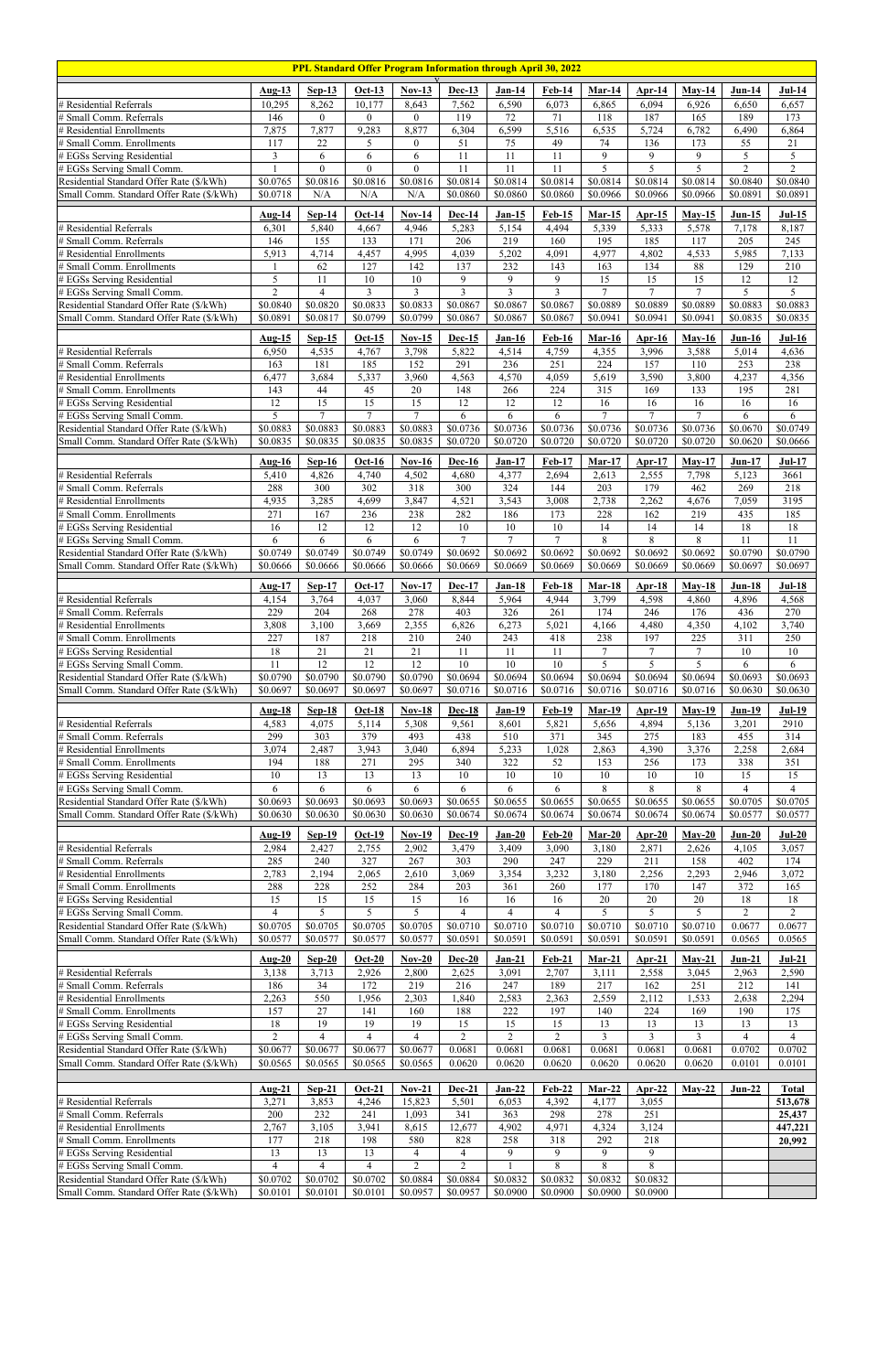| <b>PECO Standard Offer Program Information through April 30, 2022</b>            |                            |                      |                            |                            |                            |                            |                            |                            |                                    |                                  |                                |                                    |
|----------------------------------------------------------------------------------|----------------------------|----------------------|----------------------------|----------------------------|----------------------------|----------------------------|----------------------------|----------------------------|------------------------------------|----------------------------------|--------------------------------|------------------------------------|
|                                                                                  | Aug-13                     | $Sep-13$             | $Oct-13$                   | $Nov-13$                   | Dec-13                     | <b>Jan-14</b>              | <b>Feb-14</b>              | $Mar-14$                   | Apr- $14$                          | $May-14$                         | $Jun-14$                       | $Jul-14$                           |
| Total Calls Received by Allconnect <sup>1</sup>                                  | 2,919                      | 3,582                | 3,149                      | 2,334                      | 2,235                      | 2,307                      | 2,260                      | 3,340                      | 3,453                              | 3,280                            | 3,638                          | 7,347                              |
| # Residential Enrollments                                                        | 2,052                      | 2,784                | 2,605                      | 1,913                      | 1,751                      | 1,853                      | 1,370                      | 1,787                      | 1,812                              | 1,957                            | 2,284                          | 4,664                              |
| # Small Comm. Enrollments                                                        | 35                         | 51                   | 71                         | 148                        | 156                        | 229                        | 271                        | 517                        | 507                                | 325                              | 356                            | 492                                |
| # Residential Web Enrollments<br># Small Comm. Web Enrollments                   | 103<br>$\boldsymbol{0}$    | 147<br>1             | 198<br>3                   | 194<br>$\boldsymbol{0}$    | 180<br>1                   | 254<br>$\overline{4}$      | 207<br>$\boldsymbol{0}$    | 147<br>$\overline{2}$      | 109<br>$\overline{4}$              | 90<br>1                          | 132<br>$\mathbf{1}$            | 169<br>$\mathbf{1}$                |
| # $EGSS^2$                                                                       | $\overline{3}$             | $\overline{3}$       | 9                          | 9                          | 16                         | 17                         | 17                         | 10                         | 6                                  | 5                                | $\overline{4}$                 | $\overline{4}$                     |
| # EGSs Serving Residential                                                       |                            |                      |                            |                            |                            |                            |                            |                            |                                    |                                  |                                |                                    |
| # EGSs Serving Small Comm.                                                       |                            |                      |                            |                            |                            |                            |                            |                            |                                    |                                  |                                |                                    |
| #EGSs Service Both Res & Small Comm.                                             |                            |                      |                            |                            |                            |                            |                            |                            |                                    |                                  |                                |                                    |
| Residential Standard Offer Rate (\$/kWh)                                         | \$0.0801                   | \$0.0870             | \$0.0870                   | \$0.0870                   | \$0.0909                   | \$0.0909                   | \$0.0909                   | \$0.0816                   | \$0.0816                           | \$0.0816                         | \$0.0798                       | \$0.0798                           |
| Small Comm. Standard Offer Rate (\$/kWh)                                         | \$0.0808                   | \$0.0876             | \$0.0876                   | \$0.0876                   | \$0.0976                   | \$0.0976                   | \$0.0976                   | \$0.0866                   | \$0.0866                           | \$0.0866                         | \$0.0794                       | \$0.0794                           |
|                                                                                  | Aug- $14$                  | $Sep-14$             | $Oct-14$                   | $Nov-14$                   | Dec-14                     | $Jan-15$                   | $Feb-15$                   | $Mar-15$                   | Apr- $15$                          | $May-15$                         | $Jun-15$                       | $Jul-15$                           |
| Total Calls Received by Allconnect <sup>1</sup><br># Residential Enrollments     | 12,147<br>8,092            | 10,514<br>6,761      | 10,185<br>8,407            | 7,941<br>5,193             | 7,562<br>4,995             | 8,522<br>5,468             | 7,352<br>5,045             | 7,499<br>4,865             | 6,844<br>3,789                     | 5,946<br>5,591                   | 9,780<br>7,276                 | 12,228<br>7,532                    |
| # Small Comm. Enrollments                                                        | 499                        | 521                  | 897                        | 545                        | 371                        | 324                        | 447                        | 352                        | 324                                | 355                              | 325                            | 396                                |
| # Residential Web Enrollments <sup>2</sup>                                       | 134                        | $\boldsymbol{0}$     | $\boldsymbol{0}$           | 119                        | 121                        | 180                        | 205                        | 132                        |                                    |                                  |                                |                                    |
| # Small Comm. Web Enrollments                                                    | -1                         | $\boldsymbol{0}$     | $\boldsymbol{0}$           | $\mathbf{0}$               | $\mathbf{0}$               | $\mathbf{0}$               | $\boldsymbol{0}$           | $\mathbf{0}$               |                                    |                                  |                                |                                    |
| # $EGSS^3$                                                                       | $\overline{4}$             | $\overline{7}$       | 6                          | 6                          | 6                          | 5                          | 11                         | 12                         | 13                                 | 12                               | $\,$ $\,$                      | $\boldsymbol{7}$                   |
| # EGSs Serving Residential                                                       |                            |                      |                            |                            |                            |                            |                            | $\overline{2}$<br>$\theta$ | $\mathfrak{Z}$<br>$\boldsymbol{0}$ | $\overline{3}$<br>$\overline{0}$ | $\overline{2}$<br>$\mathbf{0}$ | $\overline{2}$<br>$\boldsymbol{0}$ |
| # EGSs Serving Small Comm.<br>#EGSs Service Both Res & Small Comm.               |                            |                      |                            |                            |                            |                            |                            | 10                         | 10                                 | 9                                | 6                              | 5                                  |
| Residential Standard Offer Rate (\$/kWh)                                         | \$0.0798                   | \$0.0767             | \$0.0767                   | \$0.0767                   | \$0.0844                   | \$0.0844                   | \$0.0844                   | \$0.0805                   | \$0.0805                           | \$0.0805                         | \$0.0763                       | \$0.0763                           |
| Small Comm. Standard Offer Rate (\$/kWh)                                         | \$0.0794                   | \$0.0864             | \$0.0864                   | \$0.0864                   | \$0.0950                   | \$0.0950                   | \$0.0950                   | \$0.0828                   | \$0.0828                           | \$0.0828                         | \$0.0809                       | \$0.0809                           |
|                                                                                  | Aug-15                     | $Sep-15$             | $Oct-15$                   | $Nov-15$                   | Dec-15                     | <b>Jan-16</b>              | <b>Feb-16</b>              | <b>Mar-16</b>              | Apr- $16$                          | $May-16$                         | $Jun-16$                       | $Jul-16$                           |
| Total Calls Received by Allconnect <sup>1</sup>                                  | 12,725                     | 11,286               | 10,905                     | 9,532                      | 8,258                      | 7,988                      | 8,305                      | 9,347                      | 8,978                              | 11,519                           | 12,903                         | 11,987                             |
| # Residential Enrollments                                                        | 7,822                      | 7,233                | 6,189                      | 5,073                      | 5,380                      | 4,479                      | 4,904                      | 5,417                      | 4,898                              | 7,545                            | 8,284                          | 7,791                              |
| # Small Comm. Enrollments                                                        | 412                        | 398                  | 403                        | 425                        | 262                        | 331                        | 355                        | 365                        | 204                                | 242                              | 318                            | 386                                |
| # Residential Web Enrollments <sup>2</sup><br># Small Comm. Web Enrollments      |                            |                      |                            |                            |                            |                            |                            |                            |                                    |                                  |                                |                                    |
| # $EGSS^3$                                                                       | $\tau$                     | 13                   | 13                         | 13                         | 14                         | 14                         | 14                         | 16                         | 17                                 | 18                               | 17                             | $16\,$                             |
| # EGSs Serving Residential                                                       | $\overline{2}$             | 5                    | 5                          | 5                          | 5                          | 5                          | $\tau$                     | $\overline{7}$             | 8                                  | 9                                | 13                             | 12                                 |
| # EGSs Serving Small Comm.                                                       | $\boldsymbol{0}$           | $\overline{2}$       | $\mathfrak{Z}$             | $\overline{2}$             | 1                          | 1                          |                            | $\mathbf{0}$               | $\boldsymbol{0}$                   | $\overline{0}$                   | $\mathbf{1}$                   | $\mathbf{1}$                       |
| #EGSs Service Both Res & Small Comm.                                             | 5                          | 6                    | 5                          | 6                          | 8                          | $\,8\,$                    | 6                          | 9                          | 9                                  | 9                                | 3                              | $\overline{3}$                     |
| Residential Standard Offer Rate (\$/kWh)                                         | \$0.0763                   | \$0.0790             | \$0.0790                   | \$0.0790                   | \$0.0770                   | \$0.0777                   | \$0.0777                   | \$0.0741                   | \$0.0741                           | \$0.0741                         | \$0.0695                       | \$0.0695                           |
| Small Comm. Standard Offer Rate (\$/kWh)                                         | \$0.0809                   | \$0.0844             | \$0.0844                   | \$0.0844                   | \$0.0826                   | \$0.0825                   | \$0.0825                   | \$0.0813                   | \$0.0813                           | \$0.0813                         | \$0.0689                       | \$0.0689                           |
|                                                                                  | Aug- $16$                  | $Sep-16$             | $Oct-16$                   | $Nov-16$                   | <b>Dec-16</b>              | $Jan-17$                   | <b>Feb-17</b>              | $Mar-17$                   | Apr- $17$                          | $May-17$                         | $Jun-17$                       | $Jul-17$                           |
| Total Calls Received by Allconnect <sup>1</sup><br># Residential Enrollments     | 12,255<br>7,722            | 8,986<br>4,803       | 8,308<br>4,790             | 7,553<br>4,252             | 6,576<br>3,725             | 6,457<br>3,658             | 5,943<br>3,508             | 4,918<br>3,943             | 2,867<br>1,347                     | 3,223<br>1,559                   | 3,288<br>1,665                 | 3389<br>1684                       |
| # Small Comm. Enrollments                                                        | 461                        | 318                  | 280                        | 293                        | 264                        | 209                        | 213                        | 46                         | 21                                 | 28                               | 35                             | 64                                 |
| # Residential Web Enrollments <sup>2</sup>                                       |                            |                      |                            |                            |                            |                            |                            |                            |                                    |                                  |                                |                                    |
| # Small Comm. Web Enrollments                                                    |                            |                      |                            |                            |                            |                            |                            |                            |                                    |                                  |                                |                                    |
| # $EGSS^3$                                                                       | 13                         | 16                   | 16                         | 20                         | 17                         | 17                         | 17                         | 12                         | 12                                 | 12                               | 12                             | 12                                 |
| # EGSs Serving Residential<br># EGSs Serving Small Comm.                         | 9<br>-1                    | 11<br>$\overline{c}$ | 11<br>1                    | 15<br>$\mathbf{1}$         | 14<br>-1                   | 14<br>$\mathbf{0}$         | 14<br>$\boldsymbol{0}$     | 9<br>$\mathbf{0}$          | 11<br>$\boldsymbol{0}$             | 11<br>$\overline{0}$             | 10<br>$\mathbf{0}$             | 10<br>$\boldsymbol{0}$             |
| #EGSs Service Both Res & Small Comm.                                             | 3                          | 3                    | 4                          | 4                          | $\overline{c}$             | 3                          | $\overline{3}$             | 3                          |                                    | 1                                | $\overline{c}$                 | $\overline{2}$                     |
| Residential Standard Offer Rate (\$/kWh)                                         | \$0.0695                   | \$0.0721             | \$0.0721                   | \$0.0721                   | \$0.0694                   | \$0.0694                   | \$0.0694                   | \$0.0666                   | \$0.0666                           | \$0.0666                         | \$0.0661                       | \$0.0661                           |
| Small Comm. Standard Offer Rate (\$/kWh)                                         | \$0.0689                   | \$0.0677             | \$0.0677                   | \$0.0677                   | \$0.0648                   | \$0.0648                   | \$0.0648                   | \$0.0604                   | \$0.0604                           | \$0.0604                         | \$0.0629                       | \$0.0629                           |
|                                                                                  | <b>Aug-17</b>              | $Sep-17$             | $Oct-17$                   | <b>Nov-17</b>              | <b>Dec-17</b>              | Jan-18                     | Feb-18                     | Mar-18                     | <b>Apr-18</b>                      | $May-18$                         | $Jun-18$                       | <b>Jul-18</b>                      |
| Total Calls Received by Allconnect <sup>1</sup>                                  | 3,497                      | 2,804                | 2,833                      | 2,315                      | 1,811                      | 2,331                      | 2,036                      | 2,007                      | 2,096                              | 2,308                            | 2,195                          | 2,472                              |
| # Residential Enrollments                                                        | 1,758                      | 1,303                | 1,152                      | 902                        | 795                        | 977                        | 687                        | 696                        | 606                                | 931                              | 912                            | 1,005                              |
| # Small Comm. Enrollments                                                        | 29                         | 22                   | 14                         | 17                         | 14                         | 23                         | 85                         | 12                         | 23                                 | 11                               | 9                              | 13                                 |
| # Residential Web Enrollments <sup>2</sup><br># Small Comm. Web Enrollments      |                            |                      |                            |                            |                            |                            |                            |                            |                                    |                                  |                                |                                    |
| # $EGSS^3$                                                                       | 13                         | 14                   | 13                         | 14                         | 15                         | 13                         | 13                         | 12                         | 13                                 | 10                               | 10                             | 10                                 |
| # EGSs Serving Residential                                                       | 11                         | 11                   | 10                         | 11                         | 12                         | 11                         | 11                         | 10                         | 10                                 | 8                                | 8                              | 8                                  |
| # EGSs Serving Small Comm.                                                       | $\overline{0}$             | $\boldsymbol{2}$     | 1                          | $\mathbf{1}$               | 1                          | $\mathbf{0}$               | $\boldsymbol{0}$           | $\mathbf{0}$               | $\boldsymbol{0}$                   | $\overline{0}$                   | $\mathbf{0}$                   | $\boldsymbol{0}$                   |
| #EGSs Service Both Res & Small Comm.<br>Residential Standard Offer Rate (\$/kWh) | $\overline{2}$<br>\$0.0661 | \$0.0663             | $\overline{c}$<br>\$0.0663 | $\overline{2}$<br>\$0.0663 | $\overline{2}$<br>\$0.0671 | $\overline{2}$<br>\$0.0671 | $\overline{2}$<br>\$0.0671 | $\overline{2}$<br>\$0.0602 | 3<br>\$0.0602                      | 2<br>\$0.0602                    | $\overline{2}$<br>\$0.0665     | $\overline{2}$<br>\$0.0665         |
| Small Comm. Standard Offer Rate (\$/kWh)                                         | \$0.0629                   | \$0.0610             | \$0.0610                   | \$0.0610                   | \$0.0640                   | \$0.0640                   | \$0.0640                   | \$0.0615                   | \$0.0615                           | \$0.0615                         | \$0.0629                       | \$0.0629                           |
|                                                                                  | <b>Aug-18</b>              | $Sep-18$             | $Oct-18$                   | $Nov-18$                   | <b>Dec-18</b>              | <b>Jan-19</b>              | <b>Feb-19</b>              | $Mar-19$                   | <b>Apr-19</b>                      | $May-19$                         | Jun-19                         | <b>Jul-19</b>                      |
| Total Calls Received by Allconnect <sup>1</sup>                                  | 2,376                      | 2,186                | 2,376                      | 1,960                      | 1,716                      | 2,083                      | 1,814                      | 1,680                      | 1,445                              | 1,597                            | 1,453                          | 1768                               |
| # Residential Enrollments                                                        | 934                        | 833                  | 846                        | 750                        | 735                        | 768                        | 755                        | 796                        | 772                                | 828                              | 756                            | 864                                |
| # Small Comm. Enrollments                                                        | 11                         | 18                   | 15                         | 8                          | $\tau$                     | 8                          | 13                         | 25                         | 9                                  | 9                                | 10                             | 10                                 |
| # Residential Web Enrollments <sup>2</sup>                                       |                            |                      |                            |                            |                            |                            |                            |                            |                                    |                                  |                                |                                    |
| # Small Comm. Web Enrollments                                                    |                            |                      |                            | 9                          | 9                          | $\overline{9}$             |                            | 12                         |                                    | 15                               |                                |                                    |
| # $EGSS^3$<br># EGSs Serving Residential                                         | 11<br>9                    | 10<br>8              | 10<br>$\,8\,$              | $\tau$                     | $\tau$                     | $\tau$                     | 11<br>8                    | 9                          | 13<br>9                            | 10                               | 13<br>8                        | 13<br>9                            |
| # EGSs Serving Small Comm.                                                       | $\boldsymbol{0}$           | $\mathbf{0}$         | $\boldsymbol{0}$           | $\overline{0}$             | $\mathbf{0}$               | $\mathbf{0}$               | $\boldsymbol{0}$           | $\overline{0}$             | 1                                  | 1                                | 1                              | 1                                  |
| #EGSs Service Both Res & Small Comm.                                             | $\overline{2}$             | $\overline{2}$       | $\overline{2}$             | $\overline{2}$             | 2                          | $\overline{2}$             | $\mathfrak{Z}$             | 3                          | 3                                  | $\overline{4}$                   | 4                              | 3                                  |
| Residential Standard Offer Rate (\$/kWh)                                         | \$0.0665                   | \$0.0633             | \$0.0633                   | \$0.0633                   | \$0.0636                   | \$0.0634                   | \$0.0634                   | \$0.0661                   | \$0.0661                           | \$0.0661                         | \$0.0631                       | \$0.0631                           |
| Small Comm. Standard Offer Rate (\$/kWh)                                         | \$0.0629                   | \$0.0607             | \$0.0607                   | \$0.0607                   | \$0.0619                   | \$0.0618                   | \$0.0618                   | \$0.0624                   | \$0.0624                           | \$0.0624                         | \$0.0600                       | \$0.0600                           |
|                                                                                  | <b>Aug-19</b>              | $Sep-19$             | $Oct-19$                   | $Nov-19$                   | Dec-19                     | $Jan-20$                   | $Feb-20$                   | $Mar-20$                   | Apr- $20$                          | $May-20$                         | $Jun-20$                       | $Jul-20$                           |
| Total Calls Received by Kandela <sup>1</sup>                                     | 1,721                      | 1,467                | 1,669                      | 1,370                      | 1,278                      | 753                        | 1254                       | 1,554                      | 1,439                              | 1,594                            | 1,712                          | 2,263                              |
| # Residential Enrollments<br># Small Comm. Enrollments                           | 704<br>13                  | 547<br>6             | 761<br>13                  | 545<br>12                  | 528<br>16                  | 673<br>22                  | 546<br>15                  | 601<br>18                  | 618<br>11                          | 740<br>$\mathbf{3}$              | 845<br>14                      | 1,084<br>10                        |
| # Residential Web Enrollments <sup>2</sup>                                       |                            |                      |                            |                            |                            |                            |                            |                            |                                    |                                  |                                |                                    |
| # Small Comm. Web Enrollments                                                    |                            |                      |                            |                            |                            |                            |                            |                            |                                    |                                  |                                |                                    |